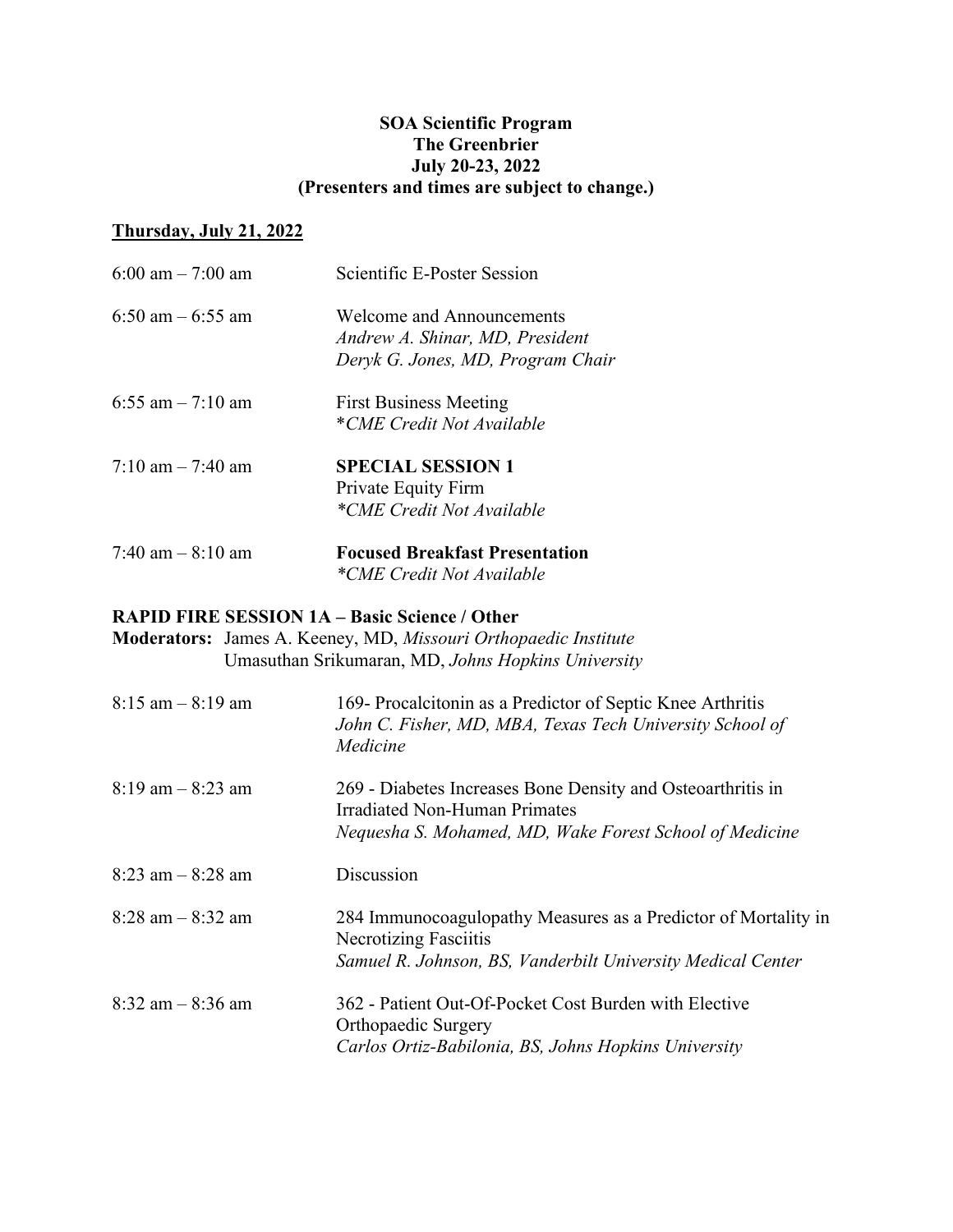| $8:36$ am $-8:40$ am | 260 - Trends in Total Joint Arthroplasty among Patients with |
|----------------------|--------------------------------------------------------------|
|                      | Rheumatoid Arthritis                                         |
|                      | Thomas W. Hodo, MD, MSc, Tulane University                   |
|                      |                                                              |

 $8:40$  am  $-8:45$  am Discussion

## **RAPID FIRE SESSION 1B – Foot & Ankle**

| <b>Moderators:</b> Sara H. Galli, MD, <i>Ochsner Health Systems</i> |
|---------------------------------------------------------------------|
| Christopher E. Gross, MD, Medical University of South Carolina      |

| $8:15$ am $-8:19$ am | 422 - Statistical Fragility of Platelet-Rich Plasma as Treatment for<br>Achilles Tendinopathy<br>Amy L. Xu, BS, Johns Hopkins University<br><i>*Presented by Arjun Gupta, BS</i>                                  |
|----------------------|-------------------------------------------------------------------------------------------------------------------------------------------------------------------------------------------------------------------|
| $8:19$ am $-8:23$ am | 71 - Durability and Safety of Deep Peroneal Nerve Neurectomy for<br>Midfoot Arthritis at Midterm Follow-Up<br>Jose M. Iturregui, MD, Mayo Clinic                                                                  |
| $8:23$ am $-8:27$ am | 38 - No Difference in First Metatarsophalangeal Arthrodesis<br>Outcomes between Surgical Indications<br>Warren J. Roth, BS, Medical University of South Carolina<br><i>*Presented by Christopher E. Gross, MD</i> |
| $8:27$ am $-8:30$ am | Discussion                                                                                                                                                                                                        |
| $8:30$ am $-8:34$ am | 43 - Use of Pain Catastrophizing Scale to Predict Patient Outcomes<br>Nicholas A. Baxter, BS, Medical University of South Carolina<br><i>*Presented by Christopher E. Gross, MD</i>                               |
| $8:34$ am $-8:38$ am | 46 - Increased Complications/Hardware Removal with Headed<br>Screws in Subtalar/Ankle Arthrodeses<br>Evan Bailey, Medical University of South Carolina<br>*Presented by Christopher E. Gross, MD                  |
| $8:38$ am $-8:42$ am | 406 - Statistical Fragility of Platelet-Rich Plasma for Plantar<br>Fasciitis<br>Arjun Gupta, BS, Rutgers New Jersey Medical School                                                                                |
| $8:42$ am $-8:45$ am | Discussion                                                                                                                                                                                                        |

# **RAPID FIRE SESSION 1C – Shoulder & Elbow**

**Moderators:** Deryk G. Jones, MD, *Ochsner Sports Medicine Institute* Michael J. O'Brien, MD, *Tulane University*

8:15 am – 8:19 am **Deryk G. Jones, MD Travel Grant Award**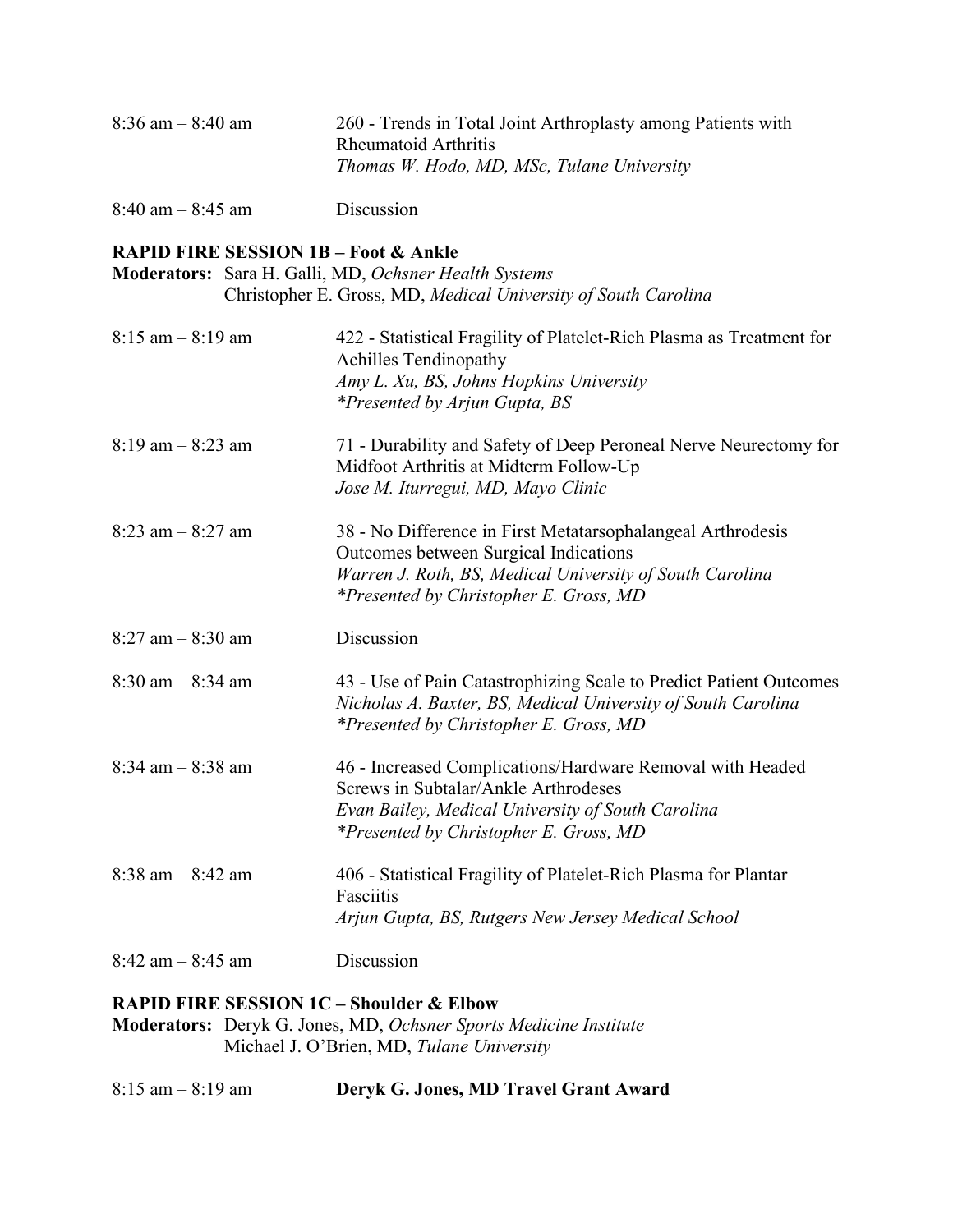|                                                                                                                                                                   | 74 - Shoulder Stabilization vs. Immobilization for First-Time<br><b>Anterior Shoulder Dislocation</b><br>Benjamin Wharton, BA, University of Colorado School of<br>Medicine                                                                                           |  |
|-------------------------------------------------------------------------------------------------------------------------------------------------------------------|-----------------------------------------------------------------------------------------------------------------------------------------------------------------------------------------------------------------------------------------------------------------------|--|
| $8:19$ am $-8:23$ am                                                                                                                                              | 140 - Increased Complications from Reported Antibiotic Allergy in<br><b>Total Shoulder Arthroplasty</b><br>Tyler Bahoravitch, BA, George Washington University<br>*Presented by Amil R. Agarwal, BA                                                                   |  |
| $8:23$ am $-8:27$ am                                                                                                                                              | 367 - Reverse Shoulder Arthroplasty Baseplate Augmentation for<br><b>Glenoid Deformity</b><br>Jay M. Levin, MD, Duke University                                                                                                                                       |  |
| $8:27$ am $-8:30$ am                                                                                                                                              | Discussion                                                                                                                                                                                                                                                            |  |
| $8:30$ am $-8:34$ am                                                                                                                                              | 115 - Higher Preoperative Expectations Predict Better Outcomes in<br><b>Shoulder Surgery Patients</b><br>Samir Kaveeshwar, BA, University of Maryland School of<br>Medicine<br>*Presented by R. Frank Henn III, MD                                                    |  |
| $8:34$ am $-8:38$ am                                                                                                                                              | 214 - A Comparison of Complications and Survivorship after<br>Reverse Total Shoulder Arthroplasty for Proximal Humerus<br>Fracture Compared with Cuff Tear Arthropathy<br>Amil R. Agarwal, BA, George Washington University School of<br>Medicine and Health Sciences |  |
| $8:38$ am $-8:42$ am                                                                                                                                              | 202 - Effect of Offset in Lateralized Humeral, Medialized Glenoid<br><b>Reverse TSA</b><br>G. Jacob Wolf, MD, Medical University of South Carolina                                                                                                                    |  |
| $8:42$ am $-8:45$ am                                                                                                                                              | Discussion                                                                                                                                                                                                                                                            |  |
| <b>RAPID FIRE SESSION 1D - Hand &amp; Wrist</b><br><b>Moderators:</b> Leslie Sisco-Wise, MD, Ochsner Health Systems<br>Carol D. Meyer, MD, Ochsner Health Systems |                                                                                                                                                                                                                                                                       |  |
| $8:15$ am $-8:19$ am                                                                                                                                              | Gregory Grabowski, MD Travel Grant Award<br>198 - Predictors of Prolonged Operative Time in Distal Radius<br>Fractures<br>Charles A. Johnson, MD, Medical University of South Carolina                                                                                |  |

| $8:19$ am $-8:23$ am | 113 - Predictors of Better Two-Year Postoperative Satisfaction in |
|----------------------|-------------------------------------------------------------------|
|                      | <b>Hand Surgery Patients</b>                                      |
|                      | Jason Lynch, BS, University of Maryland School of Medicine        |
|                      |                                                                   |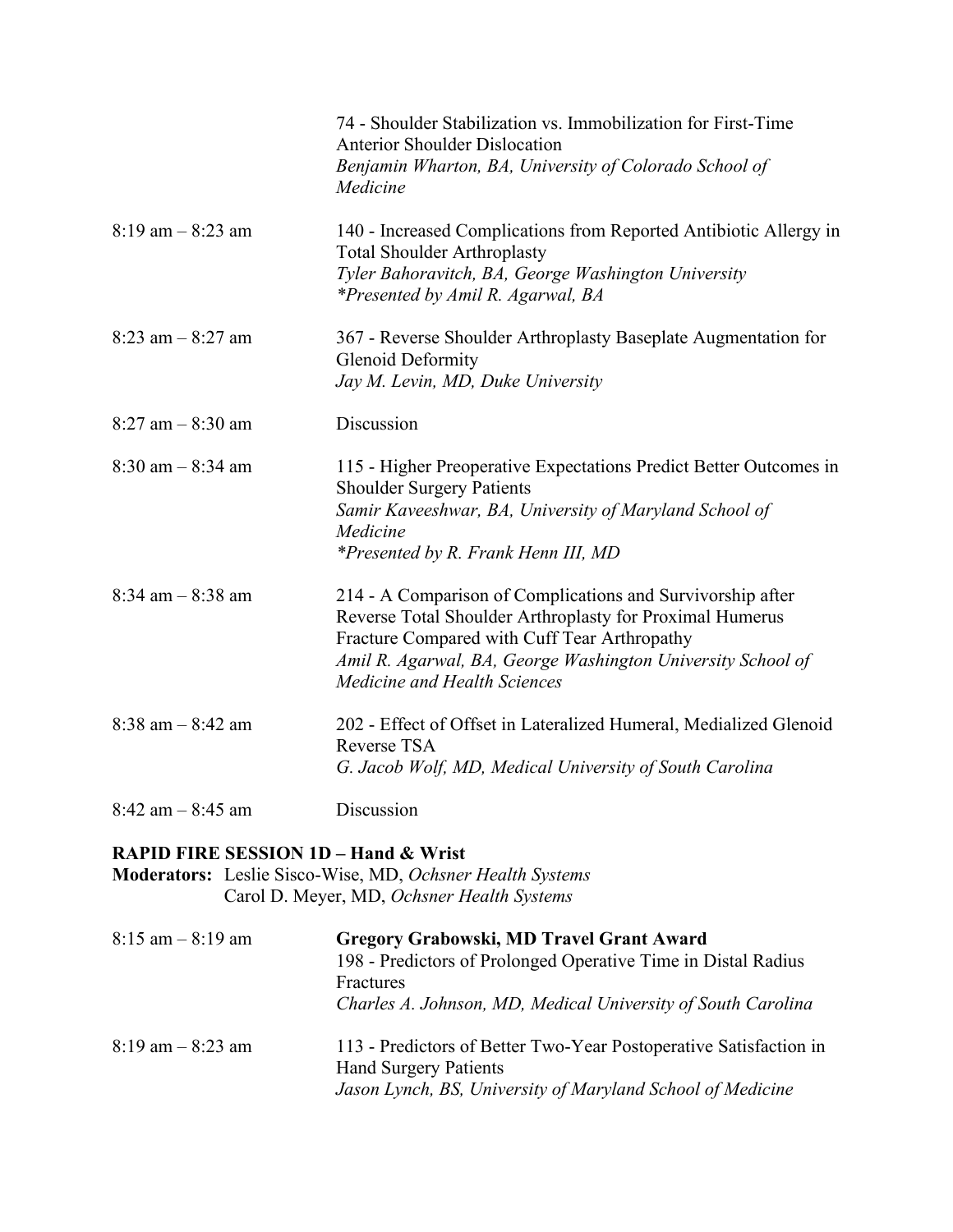|                      | *Presented by R. Frank Henn III, MD                                                                                                                                                         |
|----------------------|---------------------------------------------------------------------------------------------------------------------------------------------------------------------------------------------|
| $8:23$ am $-8:27$ am | 128 - Safety and Efficacy of In-Office Hand Procedures<br>Brandon W. Knopp, BS, Florida Atlantic University Charles E.<br>Schmidt College of Medicine                                       |
| $8:27$ am $-8:30$ am | Discussion                                                                                                                                                                                  |
| $8:30$ am $-8:34$ am | 411 - Outcomes of Acute Proximal Row Carpectomy vs. Open<br>Reduction and Internal Fixation for Perilunate Injuries<br>Keith T. Aziz, MD, Mayo Clinic Florida                               |
| $8:34$ am $-8:38$ am | Benjamin A. Alman, MD Name Travel Grant Award<br>62 - Dietrich's Disease Treated with Osteochondral Autograft<br><b>Transfer System</b><br>Corina Brown, MD, Wake Forest School of Medicine |
| $8:38$ am $-8:42$ am | 89 - Elective Hand Surgery is Delayed among Private Insurance<br>Holders<br>Joseph Elphingstone, MD, University of Alabama at Birmingham<br><i>*Presented by Caleb Hood, BS</i>             |
| $8:42$ am $-8:45$ am | Discussion                                                                                                                                                                                  |

## **RAPID FIRE SESSION 1E - Pediatrics**

**Moderators:** Shawn R. Gilbert, MD, *University of Alabama at Birmingham* Megan E. Johnson, MD, *Scottish Rite for Children*

| $8:15$ am $-8:19$ am | 144 - A Comparative Analysis of Revision Surgery before or after<br>Two Years following Discontinuation of Growth Friendly Surgery<br>for Early Onset Scoliosis<br>Anjali Prior, BA, Medical University of South Carolina<br><i>*Presented by Maxwell D. Marshall, BM</i> |
|----------------------|---------------------------------------------------------------------------------------------------------------------------------------------------------------------------------------------------------------------------------------------------------------------------|
| $8:19$ am $-8:23$ am | 97 - Validating the Severity of Illness Score for Children with<br>Acute Hematogenous Osteomyelitis<br>Ezan A. Kothari, University of Alabama at Birmingham<br><i>*Presented by Shawn R. Gilbert, MD</i>                                                                  |
| $8:23$ am $-8:27$ am | 94 - Weight for Age Z-Scores Are Associated with Complications<br>after Scoliosis Correction in Patients with Cerebral Palsy<br>Ezan A. Kothari, University of Alabama at Birmingham<br><i>*Presented by Shawn R. Gilbert, MD</i>                                         |
| $8:27$ am $-8:30$ am | Discussion                                                                                                                                                                                                                                                                |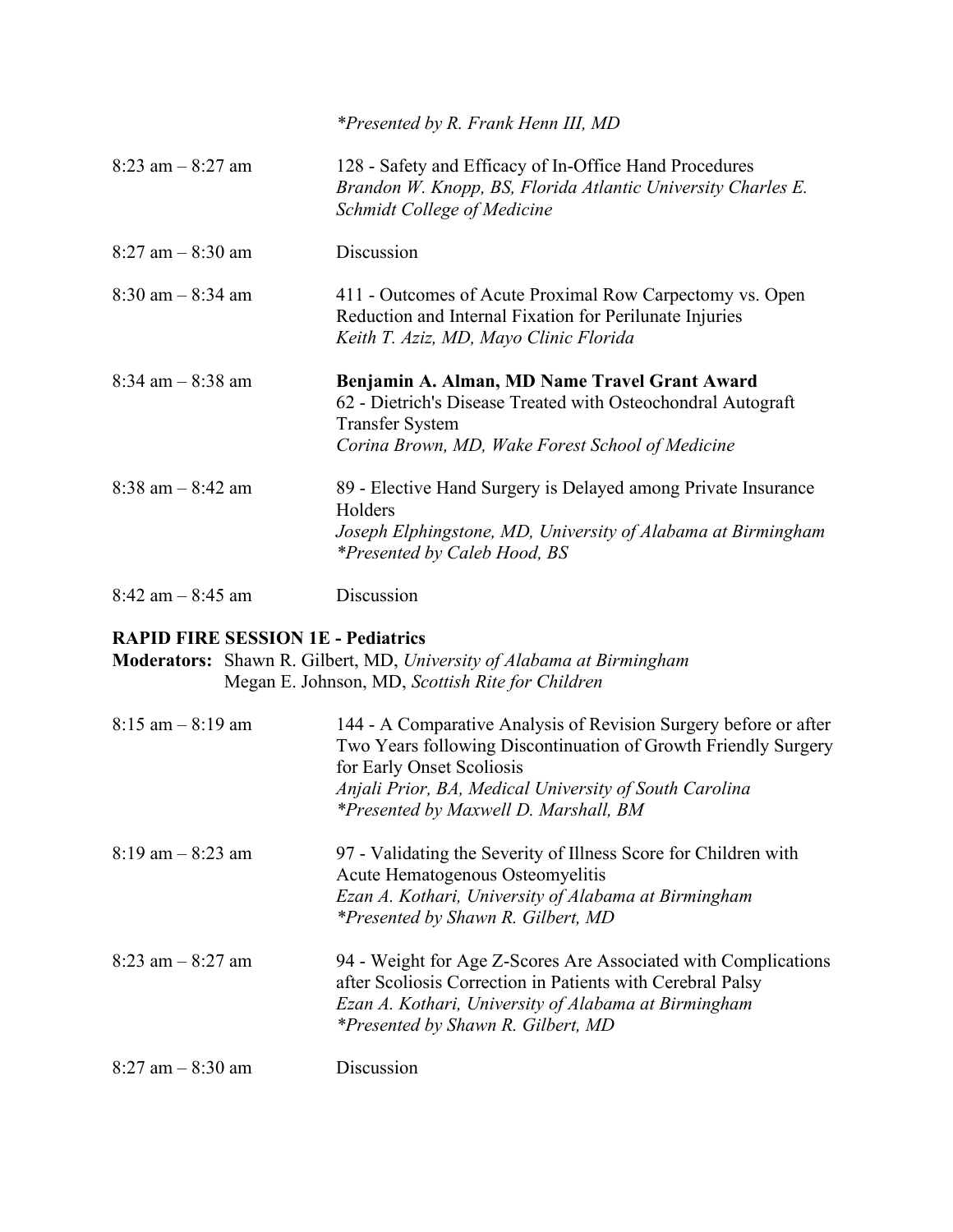| $8:30$ am $-8:34$ am                                           | 219 - Posterior Tibial Slope is a Risk Factor for Male Pediatric<br><b>Tibial Eminence Fractures</b><br>Joseph Elphingstone, MD, University of Alabama at Birmingham<br>*Presented by Samuel Schick, MS, MD                                                 |
|----------------------------------------------------------------|-------------------------------------------------------------------------------------------------------------------------------------------------------------------------------------------------------------------------------------------------------------|
| $8:34$ am $-8:38$ am                                           | 444 - Magnetic Resonance Imaging Surveillance of Allograft<br>Cartilage Matrix Implantation after Repair of Articular Cartilage<br>Defects<br>Bhumit R. Desai, MD, Ochsner Medical Center                                                                   |
| $8:38$ am $-8:42$ am                                           | 188 - Socioeconomic Factors Correlation with Idiopathic Scoliosis<br>Curve Type<br>Logan K. Laubach, MS, Virginia Commonwealth University                                                                                                                   |
| $8:42$ am $-8:45$ am                                           | Discussion                                                                                                                                                                                                                                                  |
| $8:45$ am $-9:05$ am                                           | <b>Break – Please visit Exhibits</b>                                                                                                                                                                                                                        |
|                                                                | <b>SYMPOSIUM 1: My Experience as a Team Physician Over the Past 40 Years</b><br>Moderator: E. Lyle Cain, MD, Andrews Sports Medicine & Orthopaedic Center                                                                                                   |
| $9:05$ am $-9:45$ am                                           | My Experience as a Team Physician Over the Past 40 Years<br>James R. Andrews, MD, Andrews Institute for Orthopaedics &<br><b>Sports Medicine</b>                                                                                                            |
| <b>SYMPOSIUM 2: Diversity in Medicine</b><br><b>Moderator:</b> | Craig H. Bennett, MD, University of Maryland Medical Center                                                                                                                                                                                                 |
| $9:45$ am $-9:55$ am                                           | Why Diversity is Important in Orthopaedic Surgery in 2022: My<br>Personal Journey<br>Eric W. Carson, MD, Washington University Physicians                                                                                                                   |
| $9:55$ am $-10:15$ am                                          | Pane Discussion<br>Craig H. Bennett, MD, University of Maryland Medical Center<br>Eric W. Carson, MD, Washington University Physicians<br>Holly Tyler-Paris Pilson, MD, Wake Forest Baptist Health<br>Deryk G. Jones, MD, Ochsner Sports Medicine Institute |
| $10:15$ am $-10:25$ am                                         | Questions                                                                                                                                                                                                                                                   |

10:25 am – 10:45 am *Break – Please visit Exhibits*

## **GENERAL SESSION 2: OREF Report and Presidential Guest Speaker** *\*CME Credit Not Available*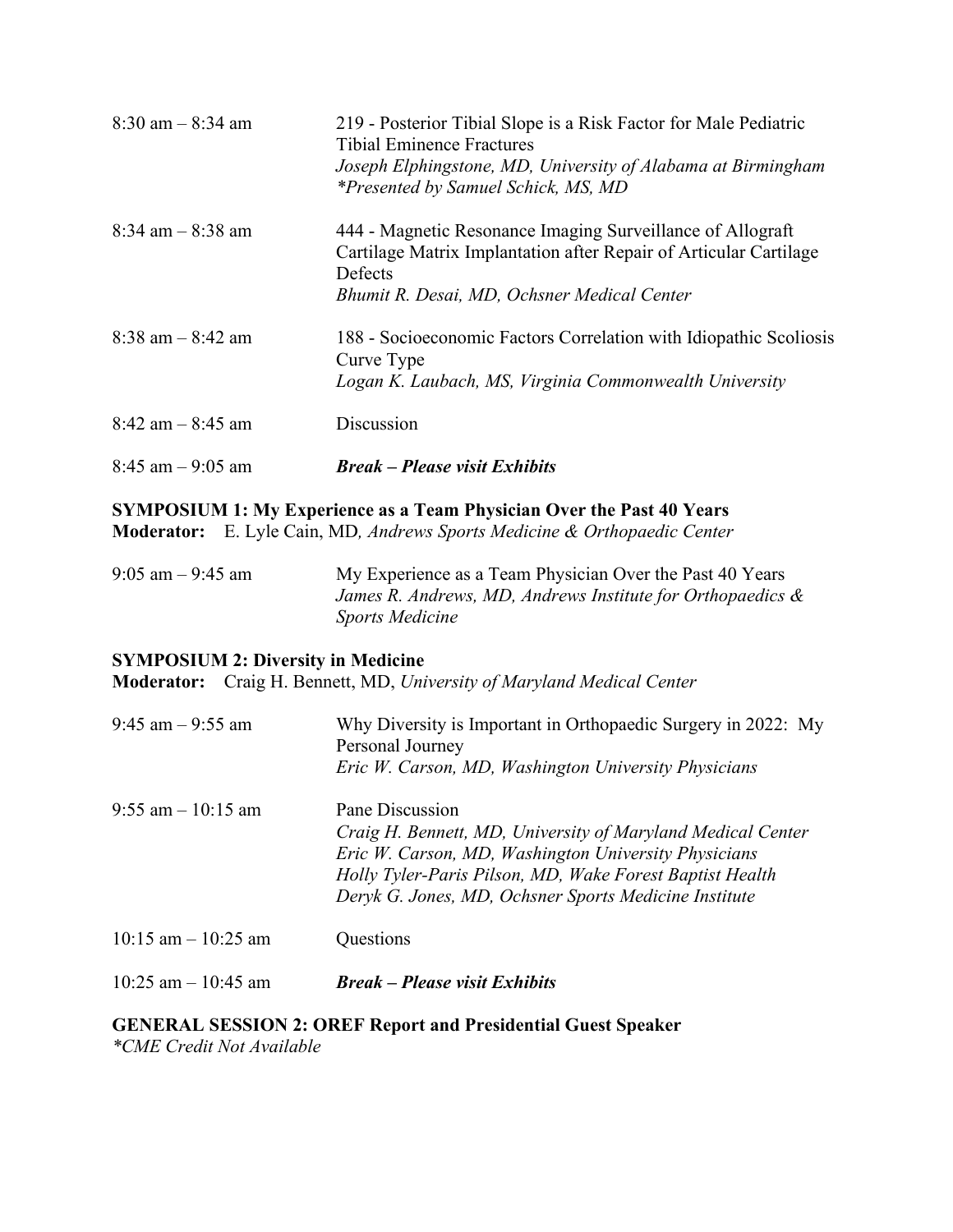| 10:45 am $-$ 10:50 am                 | <b>OREF</b> Report<br>Lee Grossman                                                                                                                                                                 |
|---------------------------------------|----------------------------------------------------------------------------------------------------------------------------------------------------------------------------------------------------|
| 10:50 am $-$ 10:55 am                 | <b>Introduction of the Presidential Guest Speaker</b><br>Andrew A. Shinar, MD, Vanderbilt Orthopaedic Institute                                                                                    |
| 10:55 am $-$ 11:25 am                 | <b>Presidential Guest Speaker</b><br>On the Frontlines<br>Zack Shinar, MD, Sharp Memorial Hospital                                                                                                 |
| $11:25$ am $-11:55$ am                | <b>Focused Lunch Presentation</b><br>*CME Credit Not Available                                                                                                                                     |
|                                       | <b>RAPID FIRE SESSION 2A – Practice Management &amp; Education</b><br><b>Moderators:</b> Leslie Sisco-Wise, MD, Ochsner Health Systems<br>Holly Tyler-Paris Pilson, MD, Wake Forest Baptist Health |
| $12:00 \text{ pm} - 12:04 \text{ pm}$ | 410 - Gender Disparity in Orthopaedic Textbook Authorship: The<br><b>Opportunity Gap</b><br>Katrina E. Bang, MD, Atrium Wake Forest Baptist Health<br><i>*Presented by Jhunnelle Walters, BS</i>   |
| $12:04 \text{ pm} - 12:08 \text{ pm}$ | 439 - The Role Program Directors Play in Impacting Diversity in<br>Orthopaedic Surgery<br>Alessia C. Lavin, BS, Cleveland Clinic Florida                                                           |
| $12:08 \text{ pm} - 12:12 \text{ pm}$ | 47 - Spectrum and Prevalence of Occupational Injuries among<br>Orthopaedic Surgeons<br>Anil B. Sedani, MS, University of Miami                                                                     |
| $12:12 \text{ pm} - 12:15 \text{ pm}$ | Discussion                                                                                                                                                                                         |
| $12:15$ pm $-12:19$ pm                | 375 - Balancing after Randomization: Are We Even or Even<br>Paying Attention?<br>Josh Joiner, University of Kentucky                                                                               |
| $12:19$ pm $- 12:23$ pm               | 321 - Match Rate Success in Orthopaedic Surgery Gap Year<br><b>Research Participants</b><br>Azra Dees, BA, Sidney Kimmel Medical College                                                           |
| 12:23 pm $-$ 12:27 pm                 | 290 - Psychomotor Testing and Orthopaedic Subspecialty<br>Selection<br>Henry V. Bonner, BS, University of Alabama at Birmingham<br>*Presented by Rodney Y. Arthur, BS                              |
| $12:27$ pm $- 12:30$ pm               | Discussion                                                                                                                                                                                         |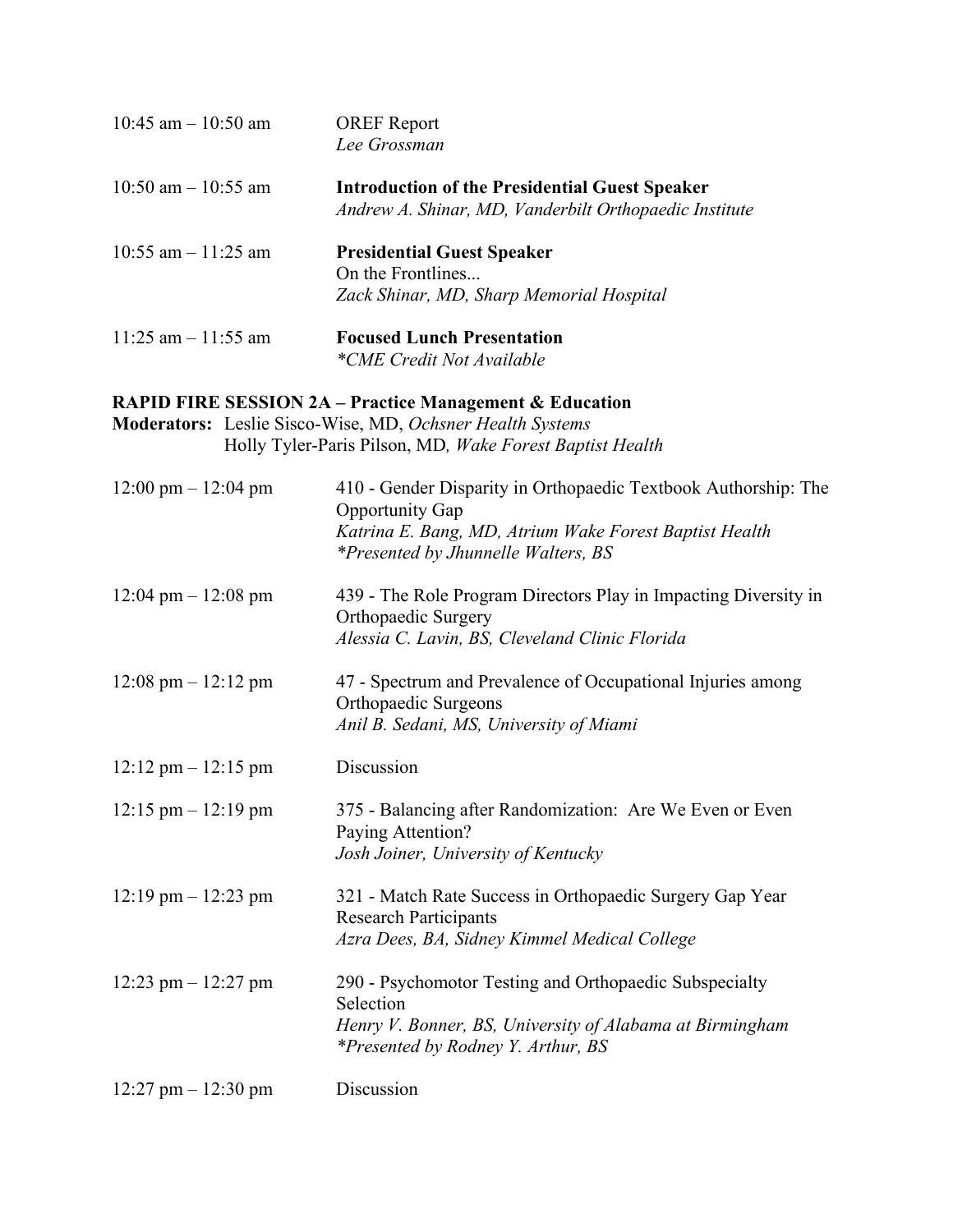## **RAPID FIRE SESSION 2B – Shoulder & Elbow**

**Moderators:** Michael J. O'Brien, MD, *Tulane University* W. Stephen Choate, MD*, Ochsner Sports Medicine Institute*

| $12:00 \text{ pm} - 12:04 \text{ pm}$                                                                          | 433 - Prolonged Opioid Use following Shoulder Stability Surgery:<br>What Increases Risk and How Do Physicians Contribute?<br>Alexander M. Dawes, BS, Emory University                                        |
|----------------------------------------------------------------------------------------------------------------|--------------------------------------------------------------------------------------------------------------------------------------------------------------------------------------------------------------|
| $12:04 \text{ pm} - 12:08 \text{ pm}$                                                                          | 118 - Defining Completely Better Status through Patient-Reported<br><b>Outcomes after RCR</b><br>Seyedeh Z. Mousavi, University of Maryland School of Medicine<br><i>*Presented by R. Frank Henn III, MD</i> |
| $12:08 \text{ pm} - 12:12 \text{ pm}$                                                                          | 3 - Brief Resiliency Scores and Pain Control after Total Shoulder<br>Arthroplasty<br>Josh Mueller, University of Arkansas for Medical Sciences                                                               |
| $12:12$ pm $-12:15$ pm                                                                                         | Discussion                                                                                                                                                                                                   |
| $12:15$ pm $- 12:19$ pm                                                                                        | 239 - Shoulder Arthroplasty in the Elderly: A Comparison of Early<br>Outcomes<br>Lasun Oladeji, MD, MS, University of Missouri                                                                               |
| $12:19$ pm $- 12:23$ pm                                                                                        | 102 - Worsening of Anemia Increases Risks of Complications<br>following Revision TSA<br>Theodore Quan, BS, George Washington University                                                                      |
| 12:23 pm $-$ 12:27 pm                                                                                          | 243 - Predicting Appropriateness of Stemless Total Shoulder<br>Arthroplasty Using Preoperative Imaging<br>Jay M. Levin, MD, Duke University                                                                  |
| $12:27$ pm $- 12:30$ pm                                                                                        | Discussion                                                                                                                                                                                                   |
| <b>RAPID FIRE SESSION 2C - Sports Medicine</b><br><b>Moderators:</b> Scott D. Mair, MD, University of Kentucky | Brian C. Werner, MD, University of Virginia                                                                                                                                                                  |

| $12:00 \text{ pm} - 12:04 \text{ pm}$ | 221 - Epidemiology of Shoulder Instability Procedures: A<br>Comprehensive Analysis of Complications, Reoperation Rates and<br>Costs<br>Amil R. Agarwal, BA, George Washington University School of<br>Medicine and Health Sciences |
|---------------------------------------|------------------------------------------------------------------------------------------------------------------------------------------------------------------------------------------------------------------------------------|
| $12:04 \text{ pm} - 12:08 \text{ pm}$ | 124 - Nerve Block Efficacy in Arthroscopic Shoulder Surgery:<br>Suprascapular vs. Interscalene                                                                                                                                     |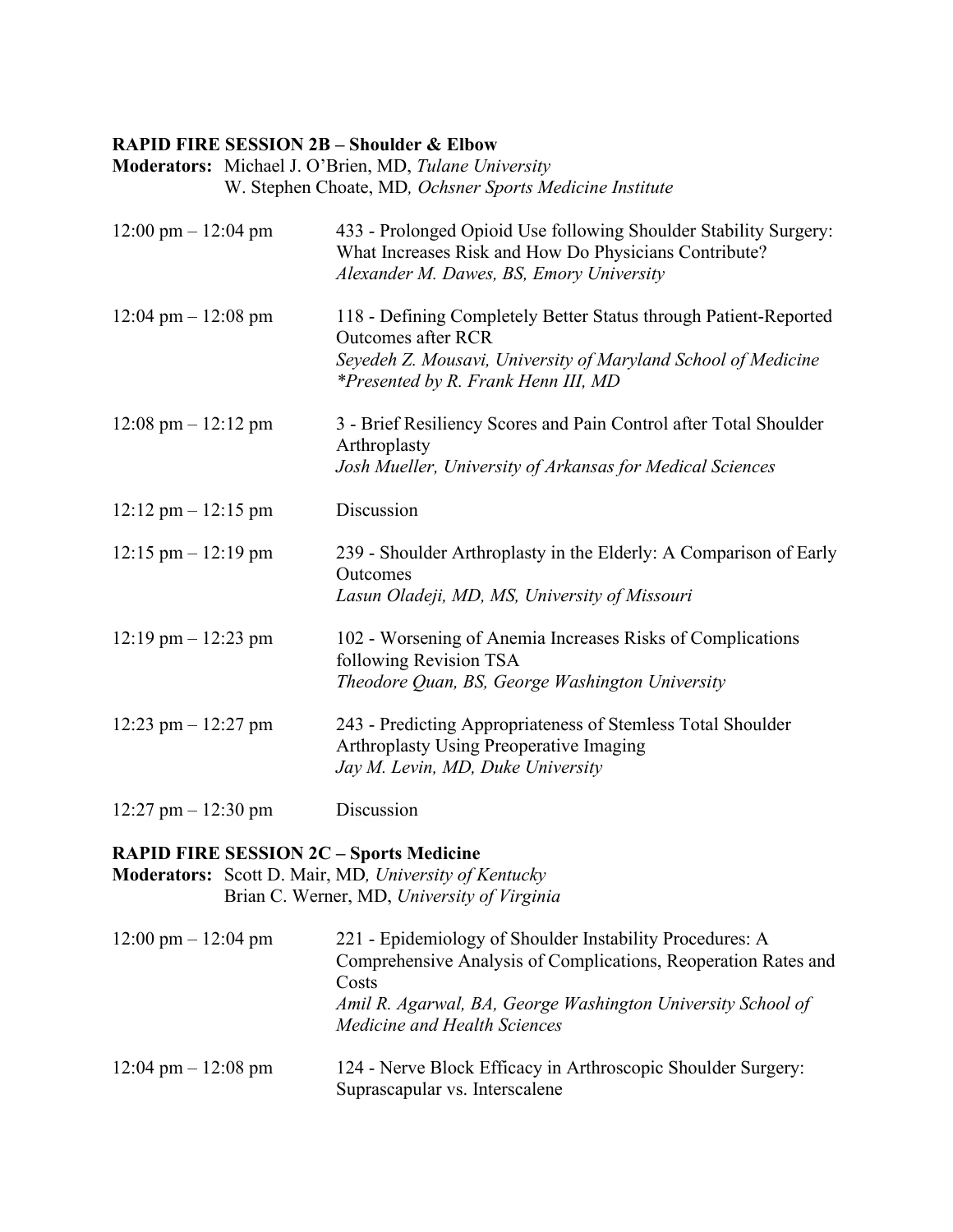|                                       | Arjun Verma, BS, Ochsner Sports Medicine Institute                                                                                                                                                                                      |
|---------------------------------------|-----------------------------------------------------------------------------------------------------------------------------------------------------------------------------------------------------------------------------------------|
| $12:08 \text{ pm} - 12:13 \text{ pm}$ | Discussion                                                                                                                                                                                                                              |
| $12:13$ pm $-12:17$ pm                | <b>Scott D. Mair, MD Travel Grant Award</b><br>64 - Biomechanical Properties of Femoral and Patellar Fixation<br><b>Constructs for MPFL Reconstruction</b><br>Casey M. Imbergamo, MD, MedStar Orthopaedic Institute                     |
| $12:17$ pm $- 12:21$ pm               | 134 - Elite Athletes with Femoral Retroversion Undergoing Hip<br>Arthroscopy Demonstrate Favorable Outcomes and Return to<br><b>Sport Rates</b><br>Benjamin G. Domb, MD, American Hip Institute<br>*Presented by Edwin Chaharbakshi, MD |
| 12:21 pm $-$ 12:25 pm                 | 175 - Return to Play for NFL Athletes following Operative Ankle<br>Fractures<br>Jordan B. Robbins, BS, University of Texas Medical Branch<br>School of Medicine                                                                         |
| $12:25$ pm $-12:30$ pm                | Discussion                                                                                                                                                                                                                              |
| <b>RAPID FIRE SESSION 2D - Spine</b>  | Moderators: Gregory Grabowski, MD, Palmetto Health at USC<br>Christopher A. Heck, MD, Southlake Orthopaedics                                                                                                                            |
| $12:00 \text{ pm} - 12:04 \text{ pm}$ | 370 - Cost-Utility of Synthetic Cage vs. Allograft in ACDF for<br>Cervical Spondylotic Myelopathy<br>Carlos Ortiz-Babilonia, BS, Johns Hopkins University                                                                               |
| $12:04 \text{ pm} - 12:08 \text{ pm}$ | Harley & Betty Baxter Resident Travel Grant Award<br>261 - Do Length and Position of Iliac Screws Matter in Adult<br>Spinal Deformity?<br>Justin Vickery, MD, Vanderbilt University Medical Center                                      |
| $12:08 \text{ pm} - 12:12 \text{ pm}$ | 448 - Radiation Exposure with Use of Intraoperative CT Guidance<br>in Spinal Deformity Surgery<br>Russell Parks, MD, Ochsner Medical Center                                                                                             |
| $12:12 \text{ pm} - 12:17 \text{ pm}$ | Discussion                                                                                                                                                                                                                              |
| $12:17$ pm $-12:21$ pm                | 264 - L1-Pelvic-Angle: Novel Intraoperative Measurement to<br><b>Attain Optimal Deformity Correction</b><br>Byron F. Stephens II, MD, Vanderbilt University Medical Center<br><i>*Presented by Justin Vickery, MD</i>                   |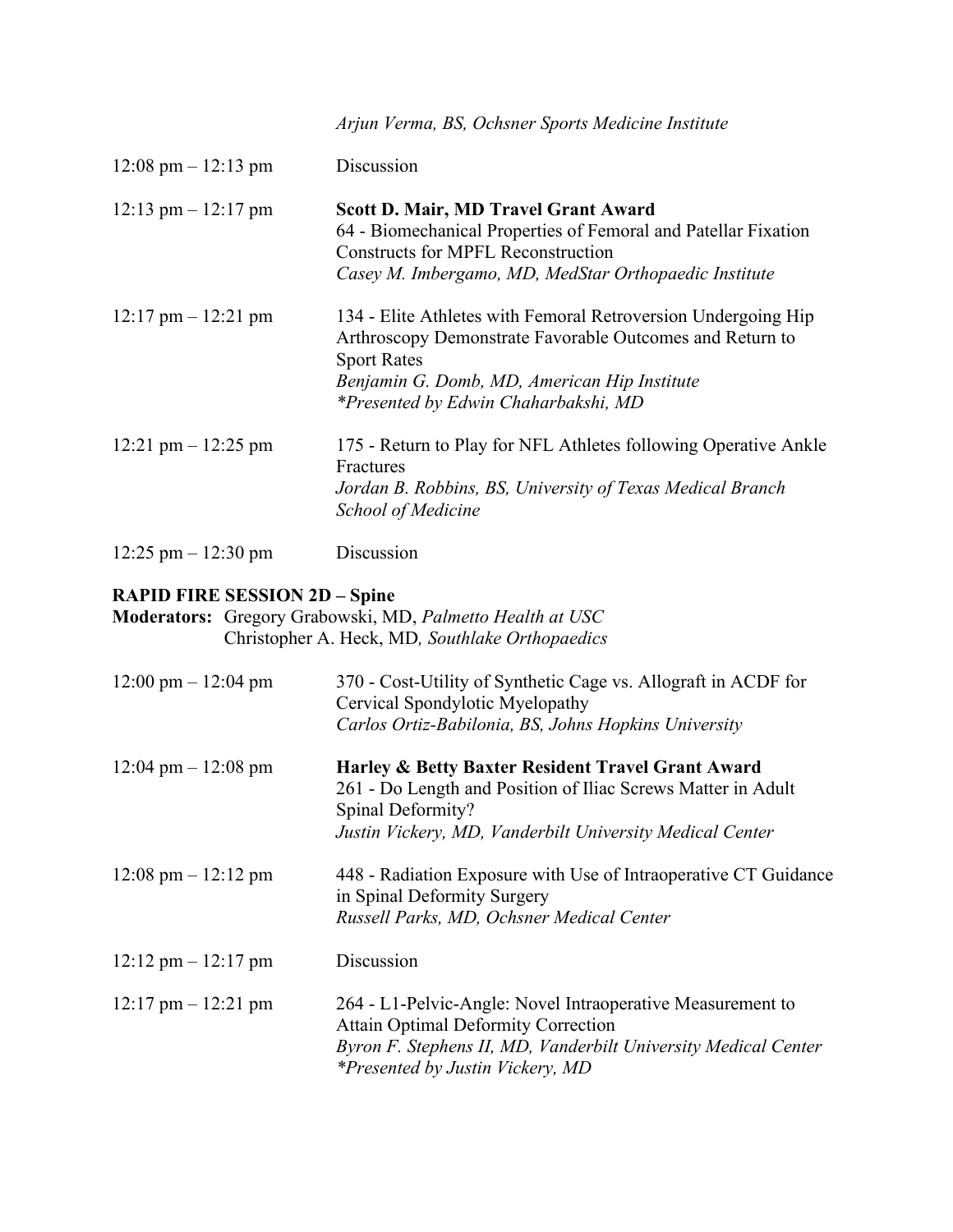| $12:21 \text{ pm} - 12:25 \text{ pm}$ | 423 - Preoperative PROMIS Scores and Duration of Opioid Use |
|---------------------------------------|-------------------------------------------------------------|
|                                       | following Spine Surgery                                     |
|                                       | Oscar Covarrubias, BS, Johns Hopkins University School of   |
|                                       | Medicine                                                    |
|                                       |                                                             |

 $12:25 \text{ pm} - 12:30 \text{ pm}$  Discussion

## **RAPID FIRE SESSION 2E – Total Hip**

**Moderators:** Michael P. Bolognesi, MD*, Duke University* James A. Browne, MD*, University of Virginia*

| $12:00 \text{ pm} - 12:04 \text{ pm}$ | <b>James A. Browne, MD Travel Grant Award</b><br>267 - Compaction Broach Collared Femoral Stems Reduce<br>Postoperative Periprosthetic Femur Fractures<br>Tyler E. Calkins, MD, University of Tennessee - Campbell Clinic<br>Orthopaedics     |
|---------------------------------------|-----------------------------------------------------------------------------------------------------------------------------------------------------------------------------------------------------------------------------------------------|
| $12:04 \text{ pm} - 12:08 \text{ pm}$ | 125 - Tip-Apex Distance and Hospital Readmission following<br><b>Fixation of Intertrochanteric Fractures</b><br>Brandon W. Knopp, BS, Florida Atlantic University Charles E.<br>Schmidt College of Medicine                                   |
| $12:08 \text{ pm} - 12:12 \text{ pm}$ | <b>Scott D. Mair, MD Travel Grant Award</b><br>215 - Dislocation Rates are Increased in Patients with Prior<br>Isolated Sacroiliac Joint Fusion who Undergo Primary Total Hip<br>Arthroplasty<br>Pradip Ramamurti, MD, University of Virginia |
| $12:12 \text{ pm} - 12:17 \text{ pm}$ | Discussion                                                                                                                                                                                                                                    |
| $12:17$ pm $- 12:21$ pm               | 380 - Does a Strict BMI Cutoff Yield Meaningful Change in Total<br>Hip Arthroplasty?<br>Niall Cochrane, MD, Duke University                                                                                                                   |
| 12:21 pm $-$ 12:25 pm                 | 232 - Use of Supplemental Home Oxygen Increases Risk for Early<br>Postoperative Complications following Total Hip Arthroplasty<br>Nicole D. Quinlan, MD, MS, University of Virginia Health System<br><i>*Presented by John Burke, BS</i>      |
| $12:25$ pm $-12:30$ pm                | Discussion                                                                                                                                                                                                                                    |

## **SYMPOSIUM 3: Cartilage Treatment**

**Moderator**: Deryk G. Jones, MD, *Ochsner Sports Medicine Institute*

| $12:35$ pm $-1:05$ pm | Current Treatment Algorithm for Cartilage Lesions in 2022 |
|-----------------------|-----------------------------------------------------------|
|                       | Deryk G. Jones, MD, Ochsner Sports Medicine Institute     |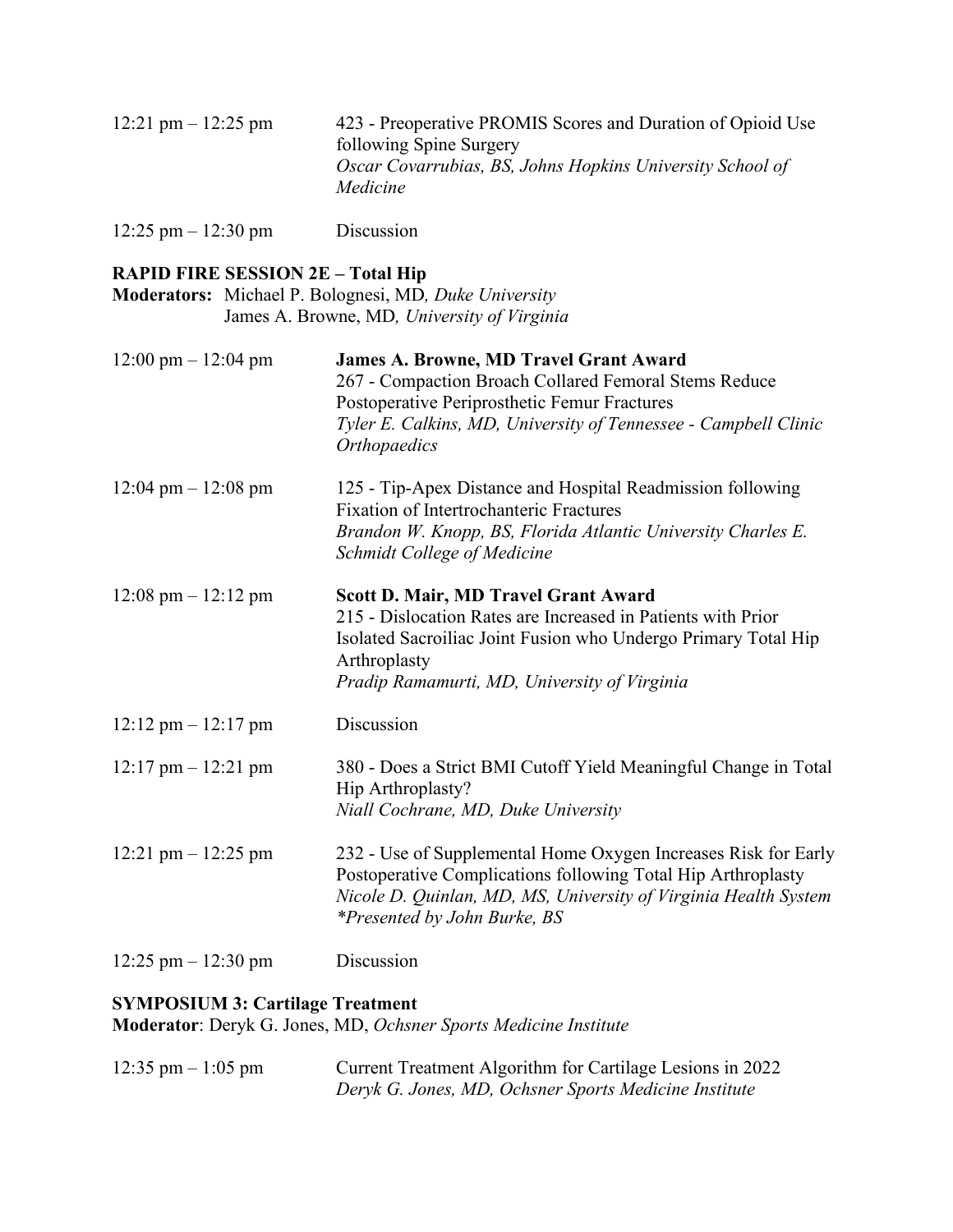1:05 pm – 1:20 pm – Questions & Discussion

**CONCURRENT SYMPOSIUM 4A: Trauma to the Foot & Ankle Moderator**: James A. Nunley, MD, *Duke University*

| $1:25$ pm $-1:35$ pm                | Turf Toe Injuries<br>Sameh A. Labib, MD, Emory University                                |
|-------------------------------------|------------------------------------------------------------------------------------------|
| $1:35$ pm $-1:45$ pm                | Lisfranc Injuries<br>Robert D. Santrock, MD, Orthopedic Foot & Ankle Center              |
| $1:45$ pm $-1:55$ pm                | <b>Jones Fractures</b><br>Christopher E. Gross, MD, Medical University of South Carolina |
| $1:55$ pm $-2:05$ pm                | <b>Navicular Fractures</b><br>James A. Nunley, MD, Duke University                       |
| $2:05 \text{ pm} - 2:10 \text{ pm}$ | Discussion                                                                               |

#### **CONCURRENT SYMPOSIUM 4B: Spine**

**Moderator**: Gregory Grabowski, MD, *Palmetto Health at USC*

| $1:25$ pm $-2:10$ pm | Case-Based Discussion                          |
|----------------------|------------------------------------------------|
|                      | Panel: John G. DeVine, MD, Augusta University  |
|                      | Steven M. Theiss, MD, University of Alabama at |
|                      | Birmingham                                     |
|                      | John France, MD, West Virginia University      |
|                      | <b>Cases: Lumbar Disc Herniation</b>           |
|                      | Lumbar Spondylolysis                           |
|                      | Lumbar Strain/Other Causes of LBP              |

#### **CONCURRENT ROUND TABLE DISCUSSION A**

2:15 pm – 3:15 pm **Total Joints Moderator:** Brian M. Curtin, MD*, OrthoCarolina Hip and Knee Center Brian M. Curtin, MD, OrthoCarolina Hip and Knee Center Steve M. Engstrom, MD, MBA, Vanderbilt University Brian A. Jewett, MD, Slocum Center for Orthopedics J. Ryan Martin, MD, Vanderbilt University*

#### **CONCURRENT ROUND TABLE DISCUSSION B**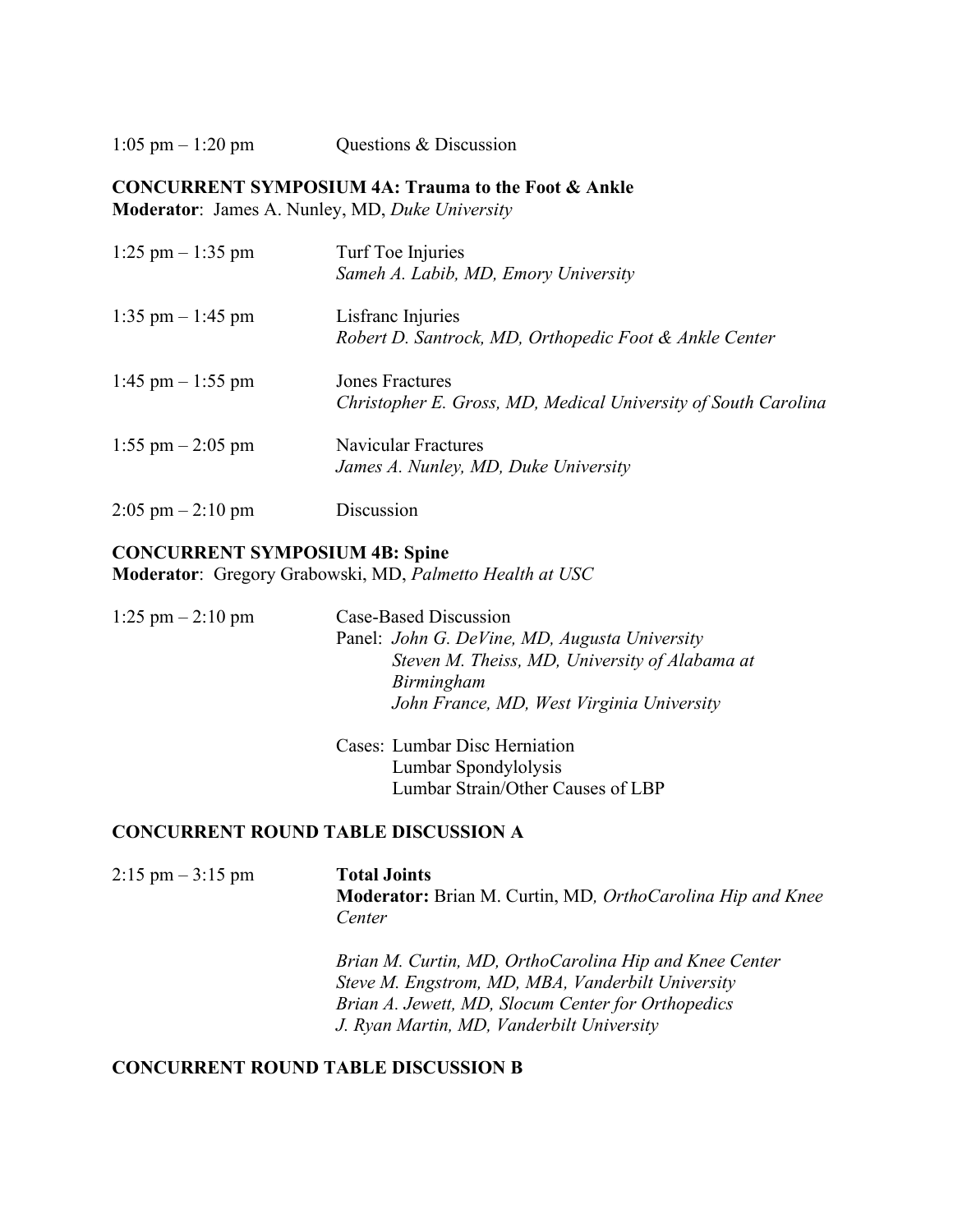| $2:15$ pm $-3:15$ pm                            | <b>Sports</b><br><b>Moderator:</b> Scott D. Mair, MD, University of Kentucky                       |
|-------------------------------------------------|----------------------------------------------------------------------------------------------------|
|                                                 | E. Lyle Cain, MD, Andrews Sports Medicine & Orthopaedic<br>Center                                  |
|                                                 | Eric W. Carson, MD, Washington University Physicians                                               |
|                                                 | Jeffrey A. Guy, MD, University of South Carolina                                                   |
|                                                 | Deryk G. Jones, MD, Ochsner Sports Medicine Institute<br>Scott D. Mair, MD, University of Kentucky |
| $3:15 \text{ pm} - 5:00 \text{ pm}$             | <b>Scientific E-Poster Session</b>                                                                 |
| <b>Friday, July 22, 2022</b>                    |                                                                                                    |
| $6:00$ am $-7:00$ am                            | <b>Scientific E-Poster Session</b>                                                                 |
| 7:00 am $-$ 7:05 am                             | Announcements                                                                                      |
|                                                 | Deryk G. Jones, MD, Program Chair                                                                  |
| 7:05 am $-$ 7:25 am                             | <b>SPECIAL SESSION 2</b>                                                                           |
|                                                 | <b>Maintaining Relevance in a Value-Based Environment</b><br><i>*CME Credit Not Available</i>      |
|                                                 | <b>Panel Discussion</b>                                                                            |
|                                                 | Marney Reid, Independent Consultant<br><b>Moderator:</b>                                           |
|                                                 | Panel: C. Lowry Barnes, MD, University of                                                          |
|                                                 | <b>Arkansas for Medical Sciences</b><br>Ryan M. Nunley, MD, Washington                             |
|                                                 | University                                                                                         |
|                                                 | Goran Dragolovic, Covenant Physician                                                               |
|                                                 | Partners                                                                                           |
| 7:25 am $-$ 7:55 am                             | <b>Focused Breakfast Presentation</b><br><i>*CME Credit Not Available</i>                          |
| <b>RAPID FIRE SESSION 3A - Foot &amp; Ankle</b> |                                                                                                    |
|                                                 | Moderators: Sara H. Galli, MD, Ochsner Health Systems<br>James A. Nunley, MD, Duke University      |
| $8:00$ am $-8:04$ am                            | 143 - Preoperative Dehydration Prolongs Hospital Stay following                                    |
|                                                 | <b>Total Ankle Arthroplasty</b><br>Theodore Quan, BS, George Washington University                 |
| $8:04 \text{ am} - 8:08 \text{ am}$             | 336 - Isolated Gastrocnemius Recession for Chronic Achilles                                        |
|                                                 | Tendinopathy: Patient-Reported Outcomes                                                            |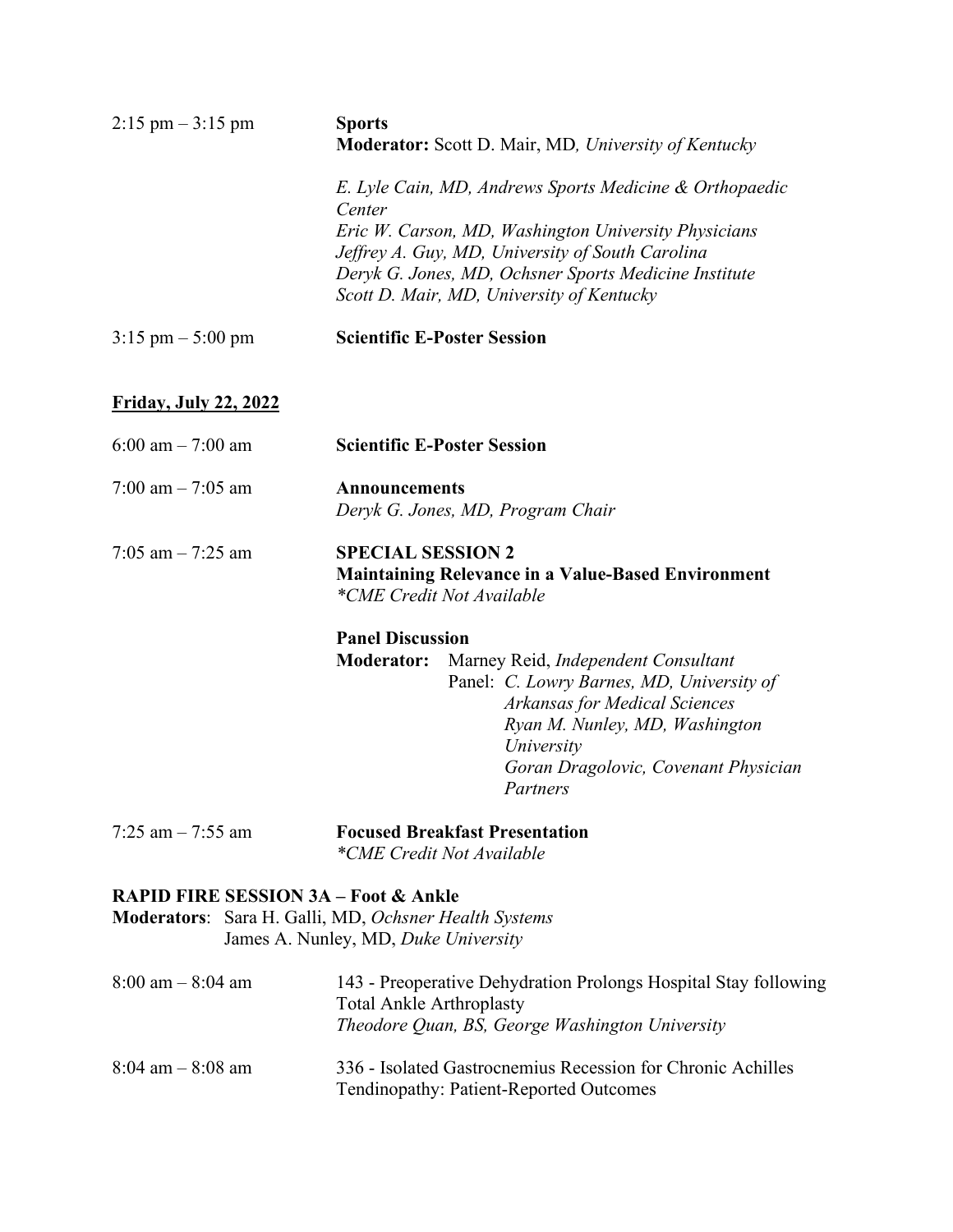|                                           | Sean Young, BS, University of Alabama at Birmingham                                                                                                                                                                                       |
|-------------------------------------------|-------------------------------------------------------------------------------------------------------------------------------------------------------------------------------------------------------------------------------------------|
| $8:08$ am $-8:12$ am                      | 323 - Calcaneal Osteotomies in Prevention of Deformity-Driven<br>Subtalar Joint Arthritis<br>Cody J. Togher, DPM, Orthopedic Foot & Ankle Center                                                                                          |
| $8:12$ am $-8:15$ am                      | Discussion                                                                                                                                                                                                                                |
| $8:15$ am $-8:19$ am                      | 357 - What Role Does BMI Play in Outcomes in Lateral Ligament<br>Repair?<br>Sean Young, BS, University of Alabama at Birmingham                                                                                                           |
| $8:19$ am $-8:23$ am                      | 42 - Sex Differences in Patient Reported Outcomes after Total<br>Ankle Arthroplasty<br>Kathy McGurk, MD, Medical University of South Carolina<br>*Presented by Christopher E. Gross, MD                                                   |
| $8:23$ am $-8:27$ am                      | 387 - Dual Semitendinosus Allograft Reconstruction of Chronic<br>Achilles Tendon Ruptures: Operative Technique and Outcomes<br>Brian P. McCormick, MD, MedStar Union Memorial Hospital                                                    |
| $8:27$ am $-8:30$ am                      | Discussion                                                                                                                                                                                                                                |
| <b>RAPID FIRE SESSION 3B - Total Knee</b> | <b>Moderators:</b> James A. Keeney, MD, Missouri Orthopaedic Institute<br>H. Clayton Thomason III, MD, Carolina Orthopaedic & Sports Medicine                                                                                             |
| $8:00$ am $-8:04$ am                      | 278 - Rotational Muscle Flap Coverage for Soft Tissue Defects<br>after Prosthetic Knee Infections<br>Billy Kim, BA, Duke University School of Medicine                                                                                    |
| $8:04$ am $-8:08$ am                      | H. Clayton Thomason III, MD Travel Grant Award<br>233 - Use of Supplemental Home Oxygen Increases Risk for Early<br>Postoperative Complications Following Total Knee Arthroplasty<br>John Burke, BS, University of Virginia Health System |
| $8:08$ am $-8:12$ am                      | 401 - Early Failure of Knee Arthrodesis<br>Kenneth A. Sabacinski, MD, West Virginia University                                                                                                                                            |
| $8:12$ am $-8:15$ am                      | Discussion                                                                                                                                                                                                                                |
| $8:15$ am $-8:19$ am                      | 388 - Access to Total Joint Arthroplasty for Veterans Patients in                                                                                                                                                                         |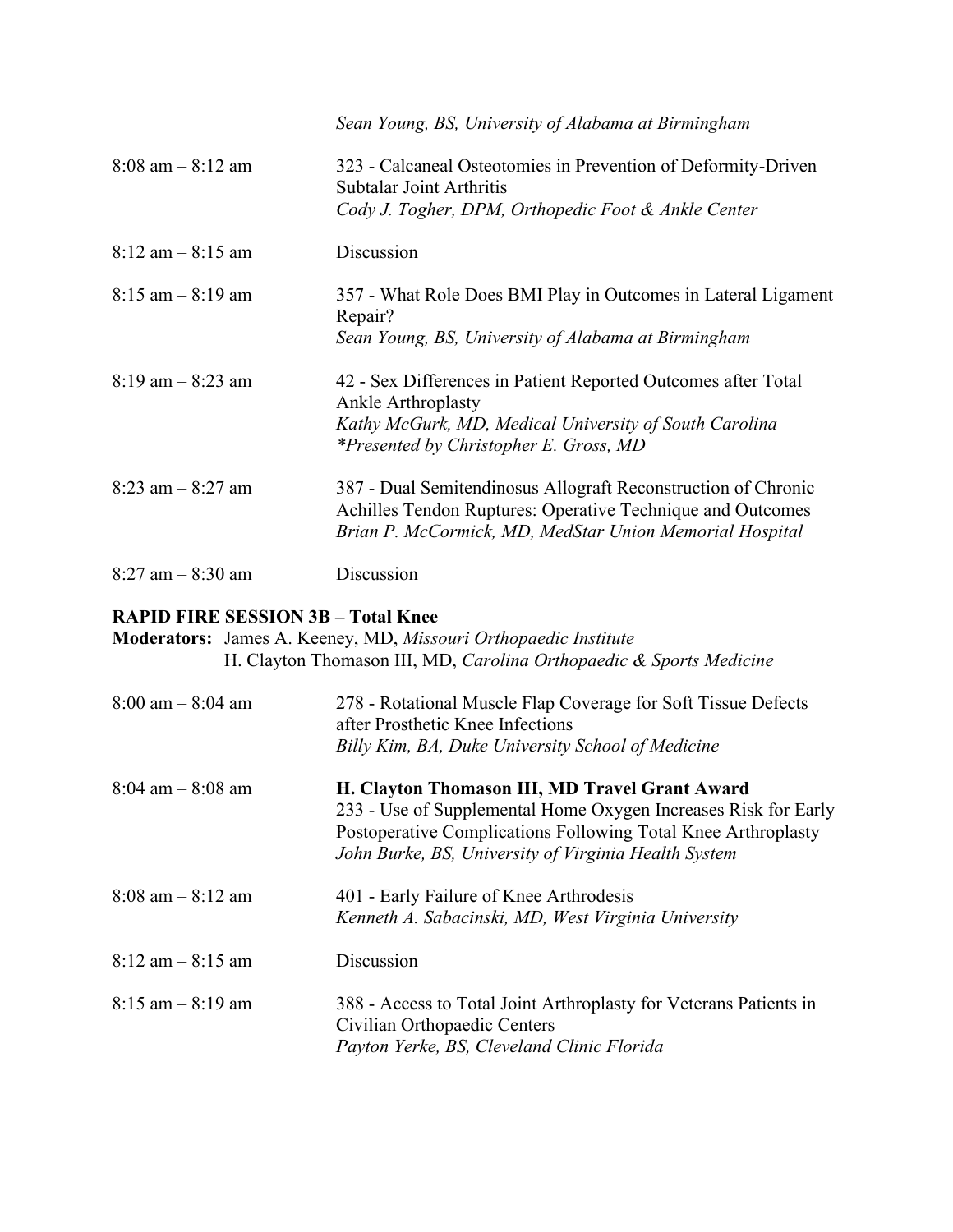| $8:19$ am $-8:23$ am | 204 - Does Metabolic Syndrome Impact the Risk of Reoperation,<br>Revision, or Complication after Primary Total Knee Arthroplasty?<br>Cameron K. Ledford, MD, Mayo Clinic Florida |
|----------------------|----------------------------------------------------------------------------------------------------------------------------------------------------------------------------------|
| $8:23$ am $-8:27$ am | 459 - Conversion TKA following Allograft Reconstruction:<br>Similar Functional Performance with Lower Satisfaction<br>Brenton Albracht, MD, Missouri Orthopaedic Institute       |
| $8:27$ am $-8:30$ am | Discussion                                                                                                                                                                       |

#### **RAPID FIRE SESSION 3C – Trauma**

**Moderators:** Steven C. Lochow, MD, *Scott Orthopedic Center* Holly Tyler-Paris Pilson, MD*, Wake Forest Baptist Health*

| $8:00$ am $-8:04$ am                | 307 - Inflammatory Response to Trauma - Does Early Modulation<br>Improve Pain Control?<br>Matthew W. Kavolus, MD, University of Kentucky                                                          |
|-------------------------------------|---------------------------------------------------------------------------------------------------------------------------------------------------------------------------------------------------|
| $8:04 \text{ am} - 8:08 \text{ am}$ | 419 - Intraoperative Cell Salvage on Perioperative Blood<br>Transfusion in Pelvic Surgery<br>Neil V. Mohile, MD, University of Miami                                                              |
| $8:08$ am $-8:12$ am                | <b>SOA Resident Travel Grant Award</b><br>67 - A Paradigm Shift: Acute Management of Tibial Plafond<br>Fractures<br>David Michaeli, MD, University of South Alabama                               |
| $8:12$ am $-8:15$ am                | Discussion                                                                                                                                                                                        |
| $8:15$ am $-8:19$ am                | 78 - Disowning the Bone: Trends in Osteoporotic Medication<br>Utilization following OTB Initiative<br>Amil R. Agarwal, BA, George Washington University School of<br>Medicine and Health Sciences |
| $8:19$ am $-8:23$ am                | 308 - Increased Blood Glucose Range is Associated with<br>Postoperative Complications<br>J'Lynn L. Baker, BS, Emory University School of Medicine                                                 |
| $8:23$ am $-8:27$ am                | 228 - Cephalomedullary Construct Characteristics and Failure Rate<br>in Intertrochanteric Hip Fractures<br>Patrick B. Curtin, MD, University of Massachusetts                                     |
| $8:27$ am $-8:30$ am                | Discussion                                                                                                                                                                                        |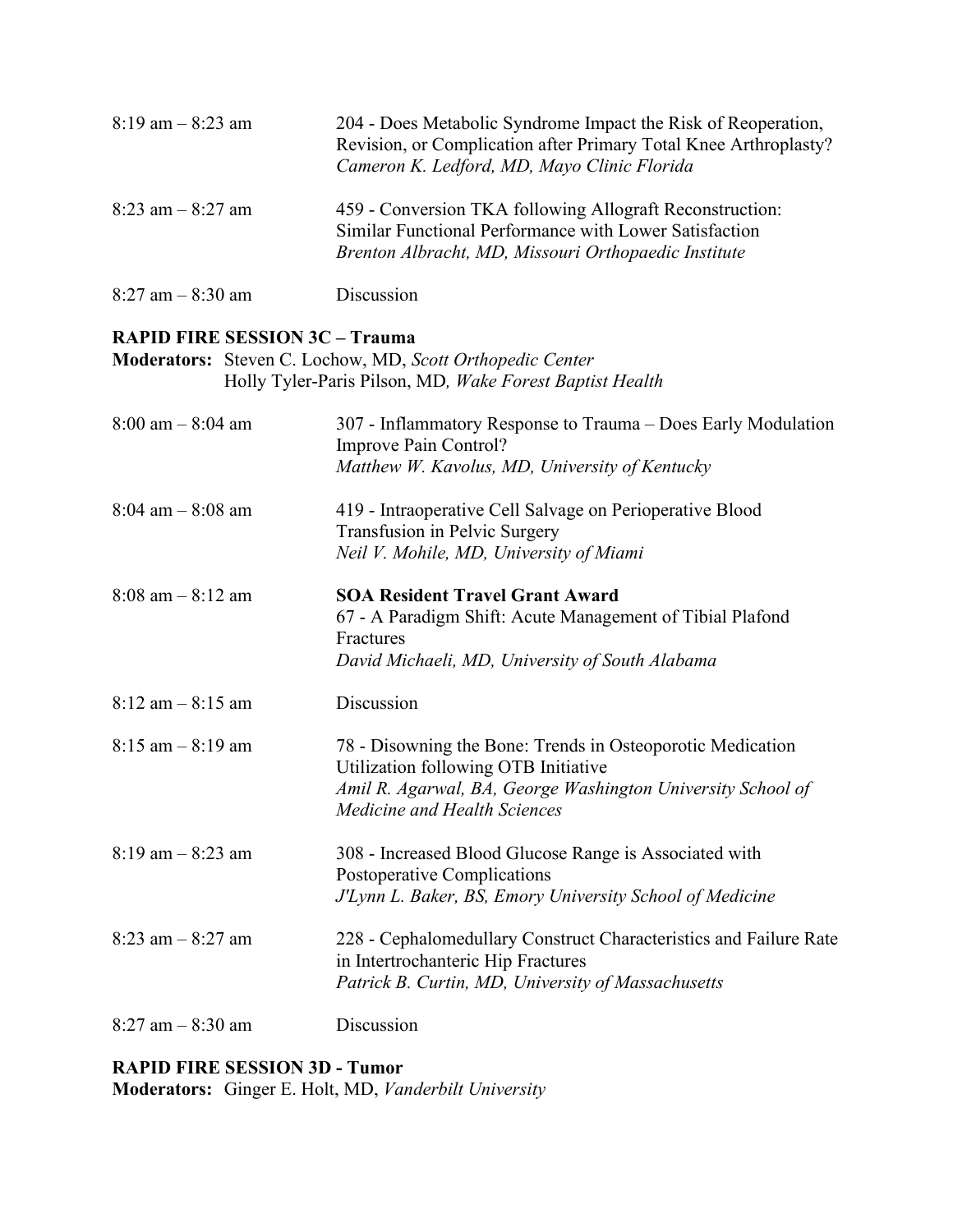| $8:00$ am $-8:04$ am                | 443 - Oncological Outcomes in Octogenarian Patients with<br>Appendicular Soft Tissue Sarcomas<br>Yonghoon Lee, BA, University of Miami Miller School of Medicine      |
|-------------------------------------|-----------------------------------------------------------------------------------------------------------------------------------------------------------------------|
| $8:04 \text{ am} - 8:08 \text{ am}$ | 271 - A Pilot Study of Intralesional Injection of Triamcinolone<br><b>Acetonide for Desmoid Tumors</b><br>Benjamin Wilke, MD, Mayo Clinic                             |
| $8:08$ am $-8:12$ am                | 152 - Predicting Mortality in Patients with High-Risk Extremity<br>Soft Tissue Sarcoma<br>Teja Yeramosu, Virginia Commonwealth University School of<br>Medicine       |
| $8:12$ am $-8:15$ am                | Discussion                                                                                                                                                            |
| $8:15$ am $-8:19$ am                | 153 - Utilization of Machine Learning to Predict Mortality in<br>Ewing Sarcoma<br>Waleed Ahmad, Virginia Commonwealth University School of<br>Medicine                |
| $8:19$ am $-8:23$ am                | 154 - Machine Learning for Predicting Metastasis in Patients<br>Presenting with Osteosarcoma<br>Teja Yeramosu, Virginia Commonwealth University School of<br>Medicine |
| $8:23$ am $-8:27$ am                | 258 - Disparities in Presentation of Pathologic Fractures<br>Jonathan Pire, BS, Medical University of South Carolina                                                  |
| $8:27$ am $-8:30$ am                | Discussion                                                                                                                                                            |

# **RAPID FIRE SESSION 3E – Upper Extremity**

**Moderators:** Jeffrey A. Guy, MD, *University of South Carolina* Michael J. O'Brien, MD, *Tulane University*

| $8:00 \text{ am} - 8:04 \text{ am}$ | Michael J. O'Brien, MD Travel Grant Award<br>451 - Surgical Treatment of Iatrogenic Nerve Injury following<br><b>Elective Shoulder Surgery</b><br>Charles A. Cefalu, MD, MBA, Atrium Health - Wake Forest<br><b>Baptist Medical Center</b> |
|-------------------------------------|--------------------------------------------------------------------------------------------------------------------------------------------------------------------------------------------------------------------------------------------|
| $8:04 \text{ am} - 8:08 \text{ am}$ | 255 - Ballistic Injuries of the Humerus: A Matched Cohort<br>Analysis<br>Walter R. Smith, MD, University of Alabama at Birmingham<br><i>*Presented by Samuel Schick, MS, MD</i>                                                            |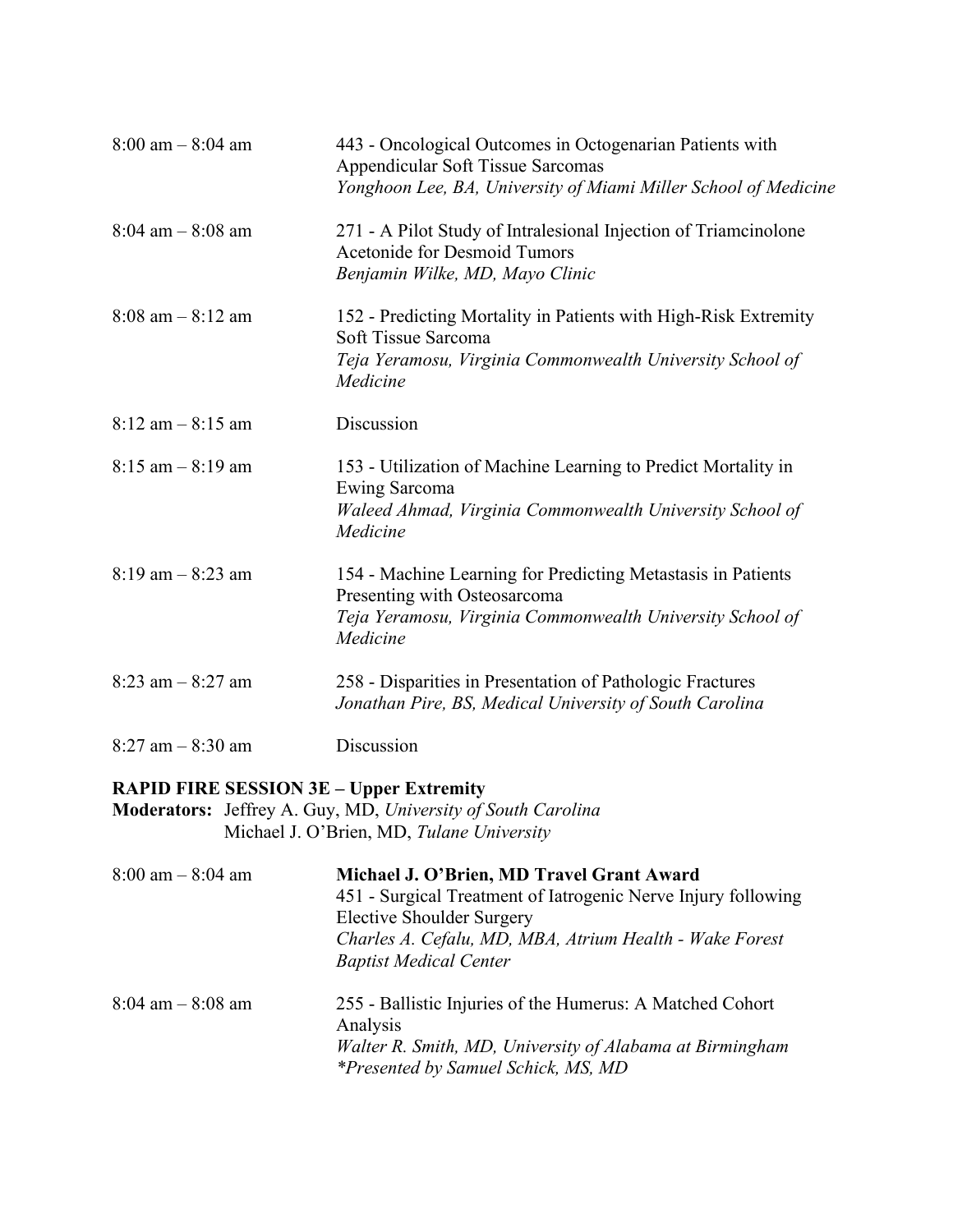| $8:08$ am $-8:12$ am                | 212 - Epidemiology of Upper Extremity Orthopaedic Injuries<br>Associated with Dog Walking<br>Ridge Maxson, BS, Johns Hopkins University School of Medicine                                               |
|-------------------------------------|----------------------------------------------------------------------------------------------------------------------------------------------------------------------------------------------------------|
| $8:12 \text{ am} - 8:15 \text{ am}$ | Discussion                                                                                                                                                                                               |
| $8:15$ am $-8:19$ am                | 30 - How Fellowship Affects Operative vs Nonoperative<br>Management of Proximal Humerus Fractures<br>Logan A. Reed, BS, University of Alabama at Birmingham<br><i>*Presented by Rodney Y. Arthur, BS</i> |
| $8:19$ am $-8:23$ am                | 131 - Radiologic Features as a Prognostic Indicator of Forearm<br>Fractures<br>Brandon W. Knopp, BS, Florida Atlantic University Charles E.<br>Schmidt College of Medicine                               |
| $8:23$ am $-8:27$ am                | 183 - Biomechanical Properties of Suture Button vs. Anchor<br>Fixation for Flexor Digitorum Profundus Repair<br>Casey M. Imbergamo, MD, MedStar Orthopaedic Institute                                    |
| $8:27$ am $-8:30$ am                | Discussion                                                                                                                                                                                               |
| $8:30$ am $-8:50$ am                | <b>Break – Please visit Exhibits</b>                                                                                                                                                                     |
|                                     |                                                                                                                                                                                                          |

## **SYMPOSIUM 5: Total Knee Arthroplasty**

**Moderator:** Robert L. Barrack, MD*, Washington University Physicians*

| $8:50$ am $-8:57$ am                | Case for Cementless TKA<br>Robert L. Barrack, MD, Washington University Physicians       |
|-------------------------------------|------------------------------------------------------------------------------------------|
| $8:57$ am $-9:04$ am                | Cementing Techniques in TKA<br>J. Ryan Martin, MD, Vanderbilt University                 |
| $9:04 \text{ am} - 9:11 \text{ am}$ | Do You Need a Robot?<br>James A. Browne, MD, University of Virginia                      |
| $9:11$ am $-9:18$ am                | Medial Pivot Knee<br>C. Lowry Barnes, MD, University of Arkansas for Medical<br>Sciences |
| $9:18$ am $-9:25$ am                | <b>DVT</b> Prophylaxis<br>Paul F. Lachiewicz, MD, Duke University                        |
| $9:25$ am $-9:35$ am                | Questions & Discussion                                                                   |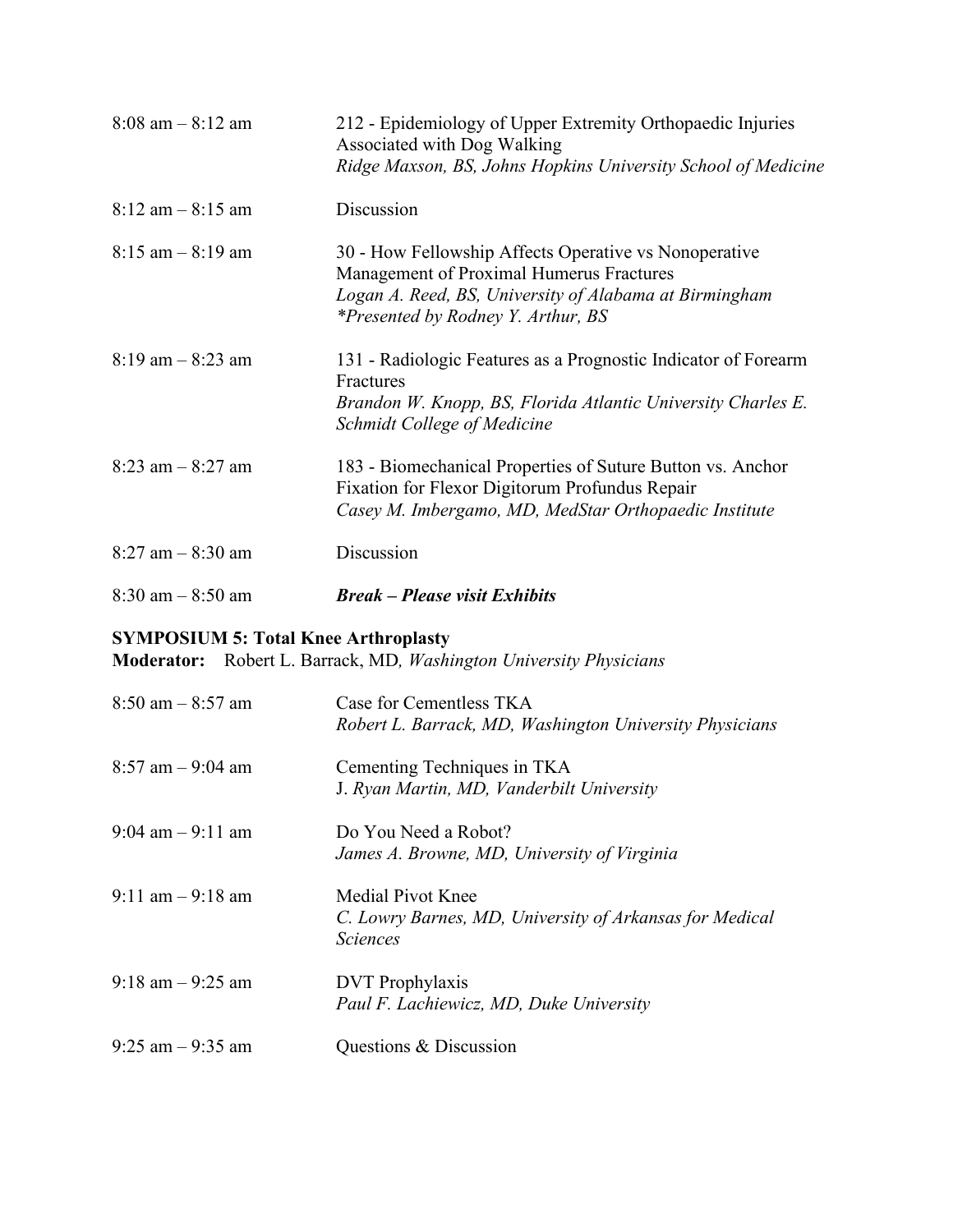#### **SYMPOSIUM 6: Trauma Case Based Discussions**

**Moderator:** John France, MD*, West Virginia University*

9:35 am – 10:20 am Case Based Discussions

#### **GENERAL SESSION 3: L. Andrew Koman, MD Distinguished Southern Orthopaedist** *\*Presented by Atrium Health*

- 10:20 am 10:25 am **Introduction of L. Andrew Koman, MD Distinguished Southern Orthopaedist** *L. Andrew Koman, MD, Wake Forest University* 10:25 am – 10:55 am **L. Andrew Koman, MD Distinguished Southern Orthopaedist** A Tale of Two Nails: Reflections on the Treatment of Fractures in Children Over the Past 30 Years
	- *Gregory Mencio, MD, Vanderbilt University Medical Center*
- 10:55 am 11:15 am *Break – Please visit Exhibits*

#### **GENERAL SESSION 4: AAOS Report**

| $11:15$ am $-11:30$ am | AAOS Report<br>Felix H. "Buddy" Savoie III, MD, Tulane Orthopaedics |
|------------------------|---------------------------------------------------------------------|
|                        | <i>*CME Credit Not Available</i>                                    |

11:30 am – 12:00 pm **Focused Lunch Presentation** \**CME Credit Not Available*

#### **RAPID FIRE SESSION 4A – Total Joint**

- **Moderators:** Michael P. Bolognesi, MD*, Duke University* James A. Browne, MD*, University of Virginia*
- 12:05 pm 12:09 pm **Andrew A. Shinar, MD Travel Grant Award** 262 - Treatment Decision Regret in Patients who Develop Periprosthetic Joint Infection and Require Two Stage Revision Surgery *Sean Sequeira, BS, Union Memorial Hospital* 12:09 pm – 12:13 pm 229 - Perioperative Results of Immersive Virtual Reality as Adjunct Anesthesia when Performing Primary Total Hip and Knee Arthroplasty *Cameron K. Ledford, MD, Mayo Clinic Florida* 12:13 pm – 12:17 pm **SOA Resident Travel Grant Award** 328 - Patient Race Significantly Impacts Postoperative Outcome in THA Patients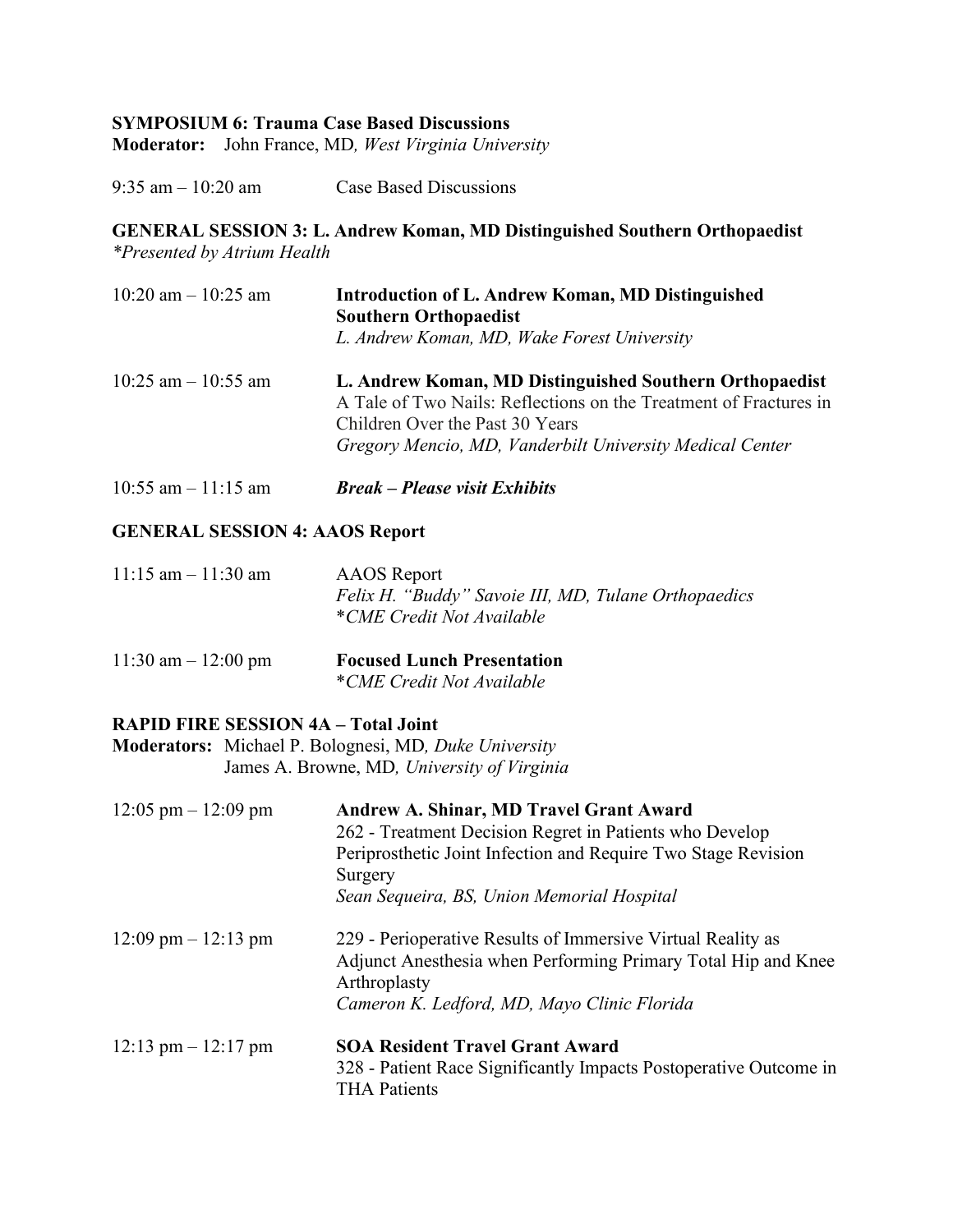|                                       | Jesse Seilern und Aspang, MD, Emory University School of<br>Medicine                                                                                                                                                                              |
|---------------------------------------|---------------------------------------------------------------------------------------------------------------------------------------------------------------------------------------------------------------------------------------------------|
| $12:17$ pm $- 12:20$ pm               | Discussion                                                                                                                                                                                                                                        |
| $12:20 \text{ pm} - 12:24 \text{ pm}$ | 298 - Age-Adjusted Modified Frailty Index: Improved Risk<br>Stratification for Knee Arthroplasty<br>Jacob M. Wilson, MD, Emory University School of Medicine<br>*Presented by Jesse Seilern und Aspang, MD                                        |
| $12:24 \text{ pm} - 12:28 \text{ pm}$ | 305 - Diagnostic and Invasive Colonoscopy are not Risk Factors<br>for Revision Surgery Due to Periprosthetic Joint Infection: A<br>Retrospective Database Study<br>Anthony Chiu, George Washington School of Medicine & Health<br><b>Sciences</b> |
| $12:28 \text{ pm} - 12:32 \text{ pm}$ | 288 - Healthcare Utilization from Osteoarthritis Diagnosis to Joint<br>Arthroplasty in Telemedicine Patients<br>Lefko T. Charalambous, BS, Duke University School of Medicine                                                                     |
| $12:32 \text{ pm} - 12:35 \text{ pm}$ | Discussion                                                                                                                                                                                                                                        |

# **RAPID FIRE SESSION 4B – Hand & Wrist**

| Moderator: | Abhinav Bobby Chhabra, MD, University of Virginia |
|------------|---------------------------------------------------|
|            | Leslie Sisco-Wise, MD, Ochsner Health Systems     |

| $12:05$ pm $- 12:09$ pm               | 201 - Regional Anesthesia is Associated with Prolonged Operative<br>Time and Unplanned Admission in DR Fractures<br>Ryan W. Horn, MD, Medical University of South Carolina                 |
|---------------------------------------|--------------------------------------------------------------------------------------------------------------------------------------------------------------------------------------------|
| $12:09$ pm $-12:13$ pm                | E. Lyle Cain, MD Travel Grant Award<br>363 - Clinical and Radiographic Outcomes of Single vs. Double<br><b>Suture Button Suspensionplasty</b><br>Sneha R. Rao, MD, Duke University         |
| $12:13$ pm $-12:17$ pm                | 110 - PROMIS Depression and Anxiety Predict Worse<br>Postoperative Hand Function<br>Luke Pitsenbarger, University of Maryland School of Medicine<br><i>*Presented by Daniel Rivkin, BS</i> |
| $12:17$ pm $- 12:20$ pm               | Discussion                                                                                                                                                                                 |
| $12:20 \text{ pm} - 12:24 \text{ pm}$ | 112 - Factors Associated with Worse PROMIS Pain Interference<br>after Hand Surgery<br>Yanni G. Kevas, BS, University of Maryland School of Medicine<br>*Presented by R. Frank Henn III, MD |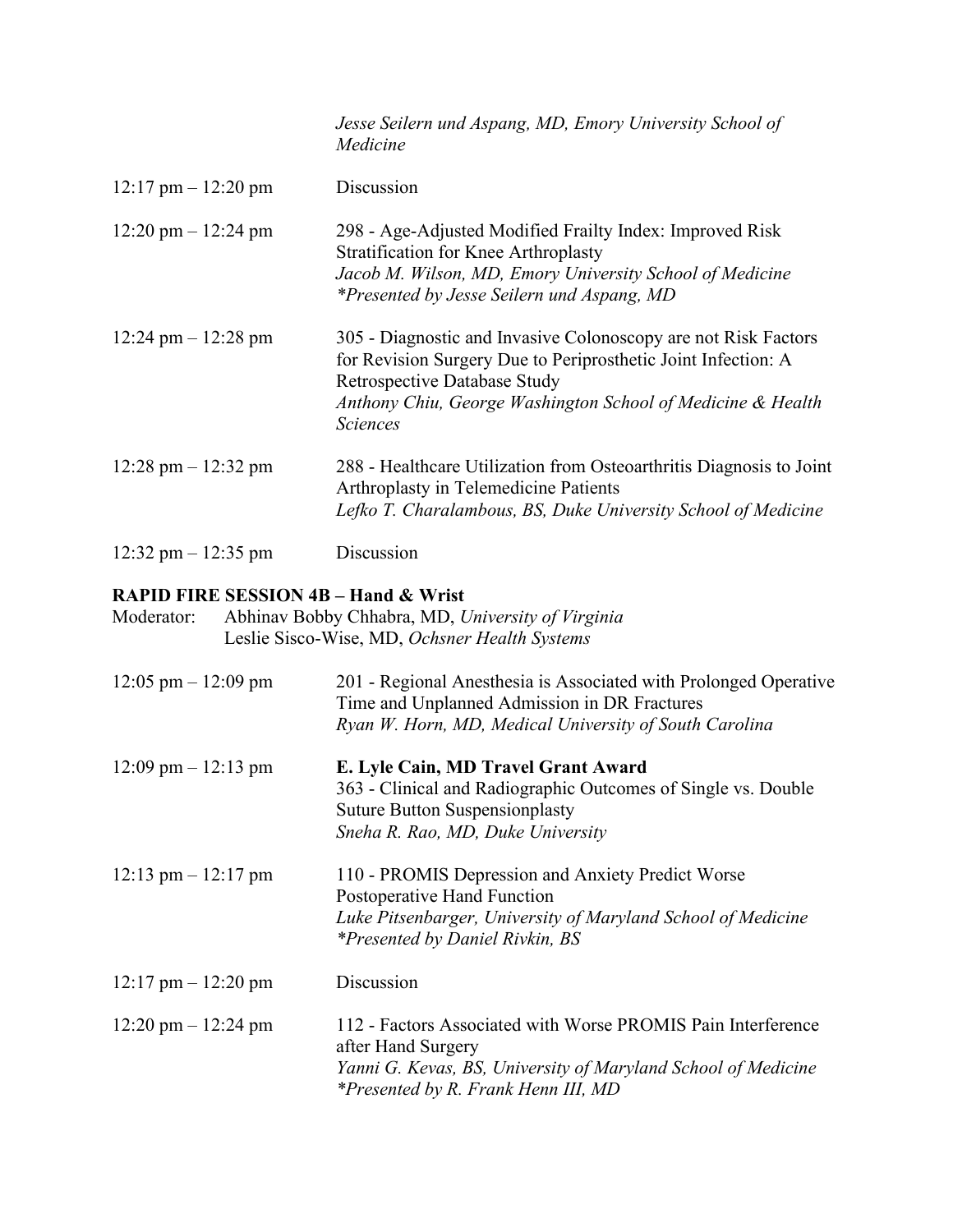| 12:24 pm $-$ 12:28 pm                 | 199 - Effect of Surgeon Specialty on Complications in<br>Carpometacarpal Arthroplasty<br>Charles A. Johnson, MD, Medical University of South Carolina        |
|---------------------------------------|--------------------------------------------------------------------------------------------------------------------------------------------------------------|
| $12:28 \text{ pm} - 12:32 \text{ pm}$ | 412 - Characteristics of Patients Undergoing Distal Radioulnar<br>Joint Arthroplasty: A National Database Review<br>Suresh K. Nayar, MD, Mayo Clinic Florida |
| 12:32 pm $-$ 12:35 pm                 | Discussion                                                                                                                                                   |

# **RAPID FIRE SESSION 4C – Sports Medicine**

Moderators**:** Eric W. Carson, MD, *Washington University Physicians* Scott D. Mair, MD*, University of Kentucky*

| $12:05$ pm $- 12:09$ pm               | 136 - Minimum Five-Year Outcomes of High-Level Athletes with<br>Borderline Dysplasia Undergoing Primary Hip Arthroscopy with a<br>Sub-Analysis against a Propensity-Matched Nondysplastic Control<br>Group<br>Benjamin G. Domb, MD, American Hip Institute<br>*Presented by Edwin Chaharbakshi, MD |
|---------------------------------------|----------------------------------------------------------------------------------------------------------------------------------------------------------------------------------------------------------------------------------------------------------------------------------------------------|
| $12:09$ pm $- 12:13$ pm               | 334 – Ten Year Outcomes following Endoscopic Gluteus Medius<br>Repair<br>Payam W. Sabetian, MD, American Hip Institute                                                                                                                                                                             |
| $12:13$ pm $- 12:17$ pm               | 70 - Effect of Tanner Stage and Hypermobility in Pediatric ACL-<br><b>Deficient Patients</b><br>Matthew J. Matava, MD, Washington University                                                                                                                                                       |
| $12:17$ pm $-12:20$ pm                | Discussion                                                                                                                                                                                                                                                                                         |
| $12:20 \text{ pm} - 12:24 \text{ pm}$ | 335 - Workers' Compensation Patients Improve after Hip<br>Arthroscopy for Labral Tears: A Five-Year Outcome Propensity-<br><b>Score Matched Study</b><br>Payam W. Sabetian, MD, American Hip Institute<br>*Presented by Edwin Chaharbakshi, MD                                                     |
| $12:24 \text{ pm} - 12:28 \text{ pm}$ | 51 - Long-Term Survivorship: Arthroscopic Acetabular Labral<br>Repair vs. Labral Debridement<br>Christopher T. Eberlin, BS, Massachusetts General Hospital<br>*Presented by Nathan J. Cherian                                                                                                      |
| $12:28 \text{ pm} - 12:32 \text{ pm}$ | 129 - Minimum Ten-Year Follow-Up Outcomes and Survivorship<br>following Primary Hip Arthroscopy with Acetabular Microfracture<br>Benjamin G. Domb, MD, American Hip Institute                                                                                                                      |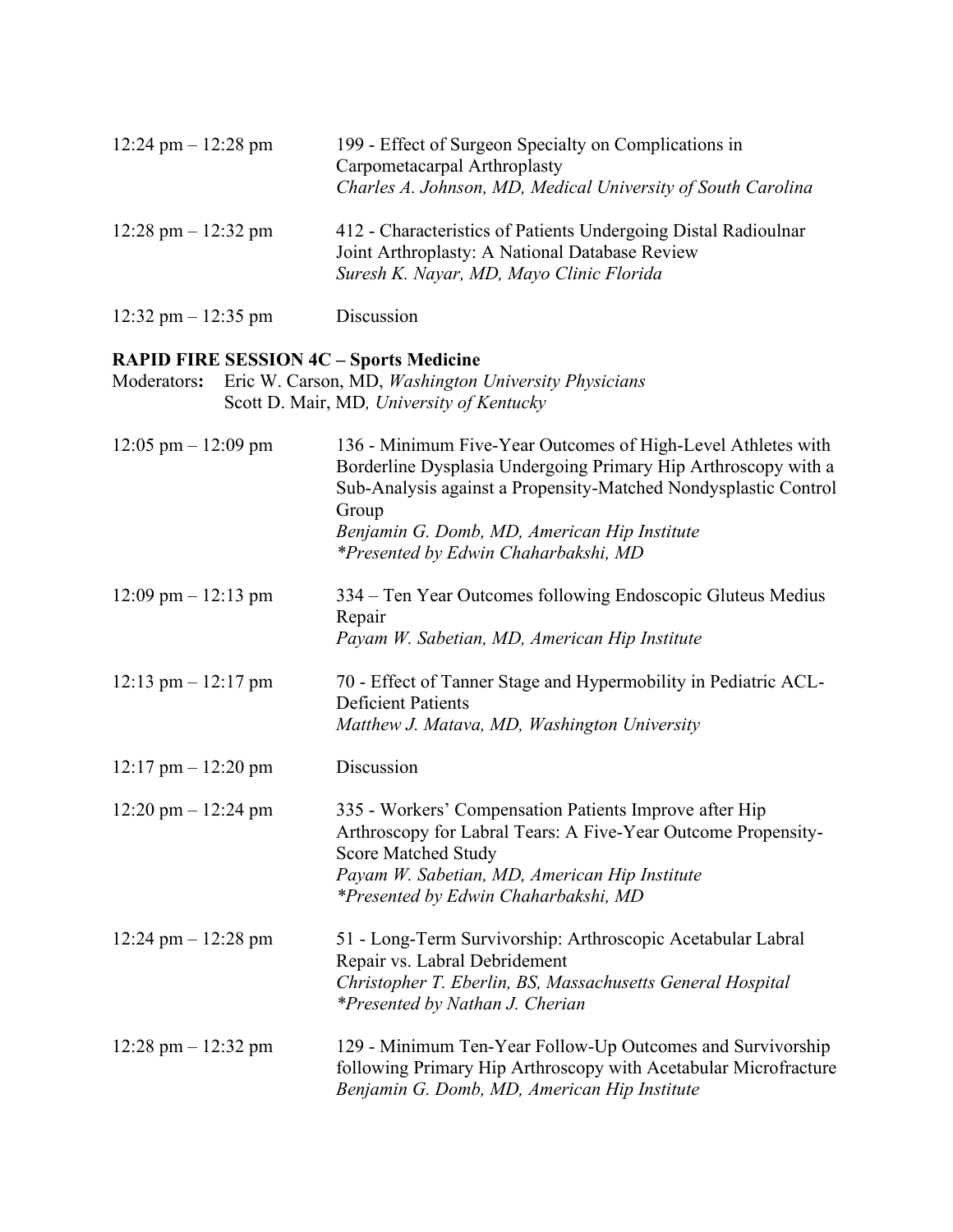*\*Presented by Edwin Chaharbakshi, MD* 

12:32 pm – 12:35 pm Discussion

| <b>RAPID FIRE SESSION 4D – Practice Management &amp; Education</b><br>Moderators: Ginger E. Holt, MD, Vanderbilt University<br>Deryk G. Jones, MD, Ochsner Sports Medicine Institute |                                                                                                                                                                                    |  |
|--------------------------------------------------------------------------------------------------------------------------------------------------------------------------------------|------------------------------------------------------------------------------------------------------------------------------------------------------------------------------------|--|
| $12:05$ pm $- 12:09$ pm                                                                                                                                                              | 447 - Do Medicaid Patients have Less Access to Orthopaedic<br>Care?<br>Feyikemi Ogunfuwa, BS, Cleveland Clinic Florida                                                             |  |
| $12:09$ pm $- 12:13$ pm                                                                                                                                                              | 460 - Trends in Gender Disparities in Orthopaedic Shoulder and<br>Elbow Surgeons in the United States<br>Jessica V. Baran, BS, Cleveland Clinic Florida                            |  |
| $12:13$ pm $- 12:17$ pm                                                                                                                                                              | 445 - Why Use Telehealth? Perspectives among Orthopaedic<br>Surgeons<br>Feyikemi Ogunfuwa, BS, Cleveland Clinic Florida                                                            |  |
| $12:17$ pm $- 12:20$ pm                                                                                                                                                              | Discussion                                                                                                                                                                         |  |
| 12:20 pm $-$ 12:24 pm                                                                                                                                                                | 8 - The Impact of Video Conference on Orthopaedic Resident<br><b>Education: A Survey</b><br>Michael Booth, MD, West Virginia University                                            |  |
| 12:24 pm $- 12:28$ pm                                                                                                                                                                | 2 - Does Surgeon Level of Expertise Correlate with Patient<br>Outcomes?<br>Joseph Geller, MD, University of Miami Miller School of Medicine<br>*Presented by Zachary J. Donato, BS |  |
| $12:28 \text{ pm} - 12:32 \text{ pm}$                                                                                                                                                | 15 - The Fate of Orthopaedic Surgery Applicants from Medical<br>Schools without an Orthopaedic Surgery Residency<br>Joshua R.Eskew, MD, Prisma Health - Upstate                    |  |
| $12:32$ pm $-12:35$ pm                                                                                                                                                               | Discussion                                                                                                                                                                         |  |

## **RAPID FIRE SESSION 4E – Pediatrics**

**Moderators:** Shawn R. Gilbert, MD, *University of Alabama at Birmingham* Megan E. Johnson, MD, *Scottish Rite for Children*

| $12:05$ pm $-12:09$ pm | 109 - Racial Disparities in Outcomes following Open Treatment of |
|------------------------|------------------------------------------------------------------|
|                        | <b>Pediatric Femoral Shaft Fractures</b>                         |
|                        | Alisa Malyavko, MS, George Washington University School of       |
|                        | Medicine and Health Sciences                                     |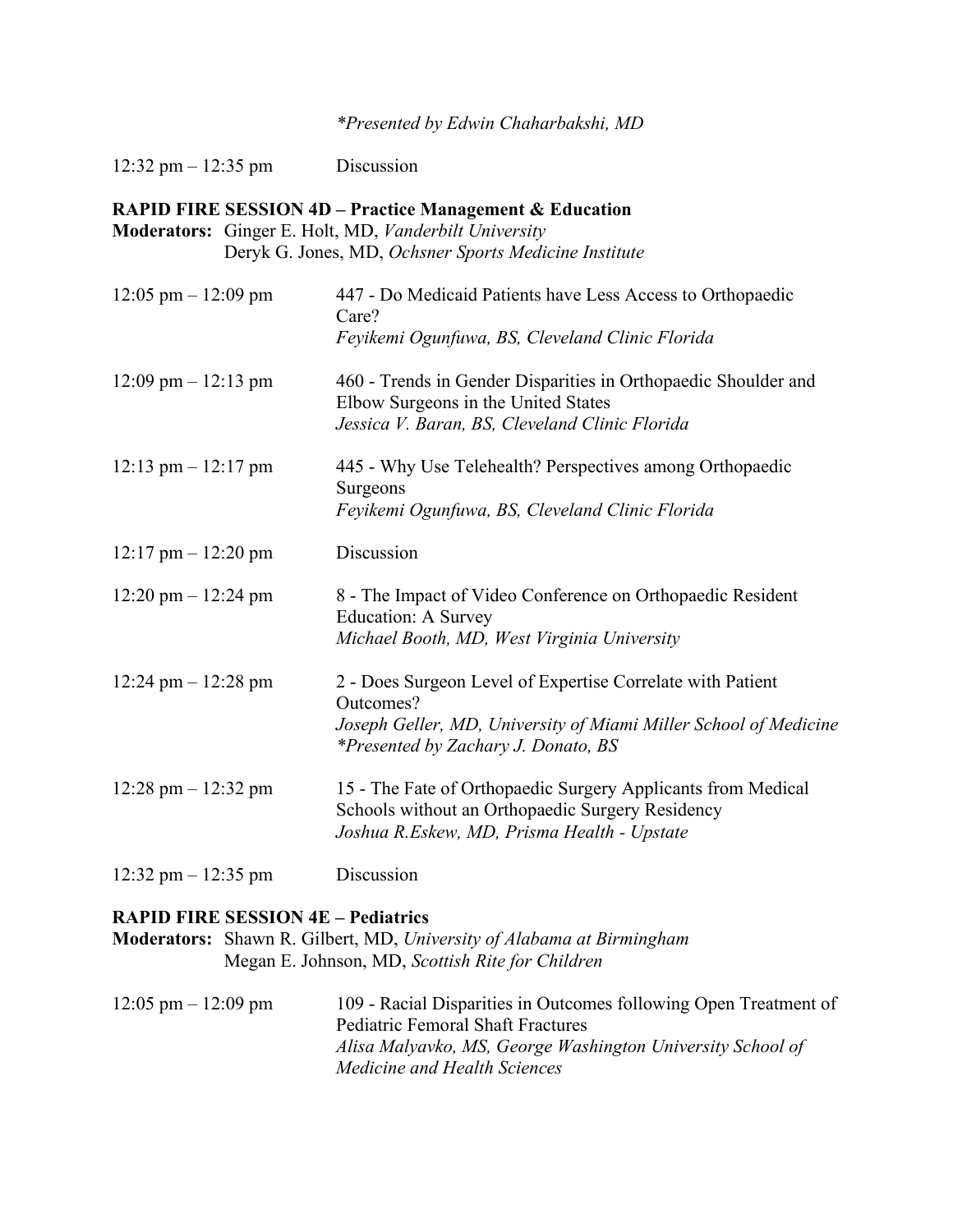| $12:09$ pm $- 12:13$ pm                                                               | 95 - Patient Reported Outcomes following Calcaneal Lengthening<br>Osteotomy for Idiopathic Flexible Flatfoot<br>Daniel Pereira, MD, Washington University Orthopaedics                                               |  |
|---------------------------------------------------------------------------------------|----------------------------------------------------------------------------------------------------------------------------------------------------------------------------------------------------------------------|--|
| 12:13 pm $- 12:17$ pm                                                                 | 55 - Study Groups in AIS Presentations at the SRS Annual<br>Meeting<br>Maxwell D. Marshall, BM, Medical University of South Carolina                                                                                 |  |
| $12:17$ pm $- 12:20$ pm                                                               | Discussion                                                                                                                                                                                                           |  |
| $12:20 \text{ pm} - 12:24 \text{ pm}$                                                 | 276 - Racial Disparities in Outcomes following Operative<br>Management of Pediatric Developmental Dysplasia of the Hip<br>Alisa Malyavko, MS, George Washington University School of<br>Medicine and Health Sciences |  |
| $12:24 \text{ pm} - 12:28 \text{ pm}$                                                 | 167 - Incidence of Vitamin D Deficiency in the Operative Pediatric<br>Orthopaedic Patient during COVID-19 Pandemic<br>Lindsay Crawford, MD, University of Texas Health Orthopaedics                                  |  |
| $12:28 \text{ pm} - 12:32 \text{ pm}$                                                 | 98 - Complexity and Complication Rate of ATV-Associated Open<br>Fractures in a Pediatric Population<br>Ezan A. Kothari, University of Alabama at Birmingham<br><i>*Presented by Shawn R. Gilbert, MD</i>             |  |
| 12:32 pm $-$ 12:35 pm                                                                 | Discussion                                                                                                                                                                                                           |  |
| <b>SYMPOSIUM 7: Total Hip</b><br>Moderator: Michael P. Bolognesi, MD, Duke University |                                                                                                                                                                                                                      |  |
| $12:40 \text{ pm} - 12:46 \text{ pm}$                                                 | Optimal Bearing Combination in 2023<br>William J. Maloney, MD, Stanford University                                                                                                                                   |  |
| $12:46$ pm $- 12:52$ pm                                                               | Intraoperative Imaging<br>Robert L. Barrack, MD, Washington University Physicians                                                                                                                                    |  |
| $12:52$ pm $- 12:58$ pm                                                               | Dual Mobility<br>Ryan M. Nunley, MD, Washington University                                                                                                                                                           |  |
| $12:58 \text{ pm} - 1:04 \text{ pm}$                                                  | Preventing Fractures in the Anterior Approach<br>Brian A. Jewett, MD, Slocum Center for Orthopedics                                                                                                                  |  |
| $1:04 \text{ pm} - 1:10 \text{ pm}$                                                   | Defending the Posterior Approach<br>Amar S. Ranawat, MD, Hospital for Special Surgery                                                                                                                                |  |

 $1:10 \text{ pm} - 1:16 \text{ pm}$  Title TBD *Michael P. Bolognesi, MD, Duke University*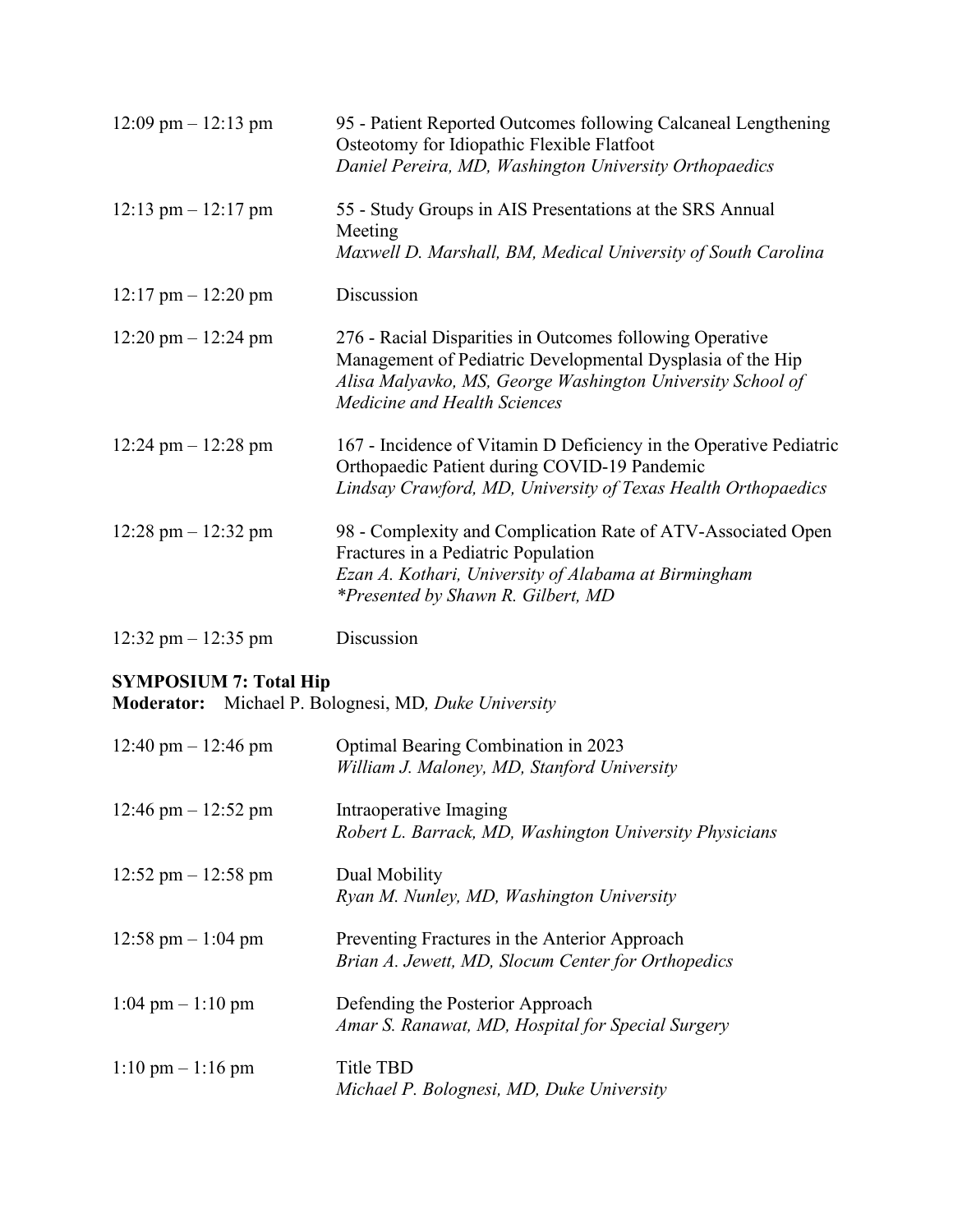1:16 pm – 1:25 pm Questions & Discussion

## **SYMPOSIUM 8: Trauma Debates**

**Moderator:** Holly Tyler-Paris Pilson, MD, *Wake Forest Baptist Health*

| $1:25$ pm $-1:27$ pm                | <b>Proximal Humerus Fracture Debates</b><br>Introduction<br>Holly Tyler-Paris Pilson, MD, Wake Forest Baptist Health                                                                    |
|-------------------------------------|-----------------------------------------------------------------------------------------------------------------------------------------------------------------------------------------|
| $1:27$ pm $-1:35$ pm                | Position 1- Fix It and Forget It- When Non-Op Treatment Won't<br>Do: ORIF vs. IMN- My Indications, Tips and Tricks and Pitfalls<br>Speaker TBD                                          |
| $1:35$ pm $-1:43$ pm                | Position 2- Fix It and Regret It- Arthroplasty is a Better Option-<br>My Indications, Tips and Tricks and Pitfalls<br>Speaker TBD                                                       |
| 1:43 pm $-$ 1:48 pm                 | Summary & Questions                                                                                                                                                                     |
| 1:48 pm $-$ 1:50 pm                 | <b>Distal Femur Fracture Debates</b><br>Introduction<br>Holly Tyler-Paris Pilson, MD, Wake Forest Baptist Health                                                                        |
| $1:50 \text{ pm} - 1:58 \text{ pm}$ | Position 1- Fix and Forget It- ORIF vs. rIMN for Osteoporotic<br>Fractures: My Indications, New Implants and Techniques, Tips and<br>Tricks, Weight Bearing and Pitfalls<br>Speaker TBD |
| $1:58 \text{ pm} - 2:06 \text{ pm}$ | Position 2- Fix It and Regret It-Arthroplasty or Revision is a<br>Better Option: My Indications, Tips and Tricks and Pitfalls<br>Arun Aneja, MD, PhD, University of Kentucky            |
| $2:06 \text{ pm} - 2:10 \text{ pm}$ | Summary & Questions                                                                                                                                                                     |

## **RESIDENT COURSE**

# **Finding The Right Job for You, and Then What**

2:20 pm – 3:50 pm

**Moderator**: Marney Reid, *Independent Consultant* Panel: *Oke A. Anakwenze, MD, MBA, Duke University Cynthia L. Emory, MD, MBA, Wake Forest University School of Medicine Wesley Greer, MD*, *WRMC Orthopaedic and Sports Medicine Clinic Christopher A. Heck, MD, Southlake Orthopaedics*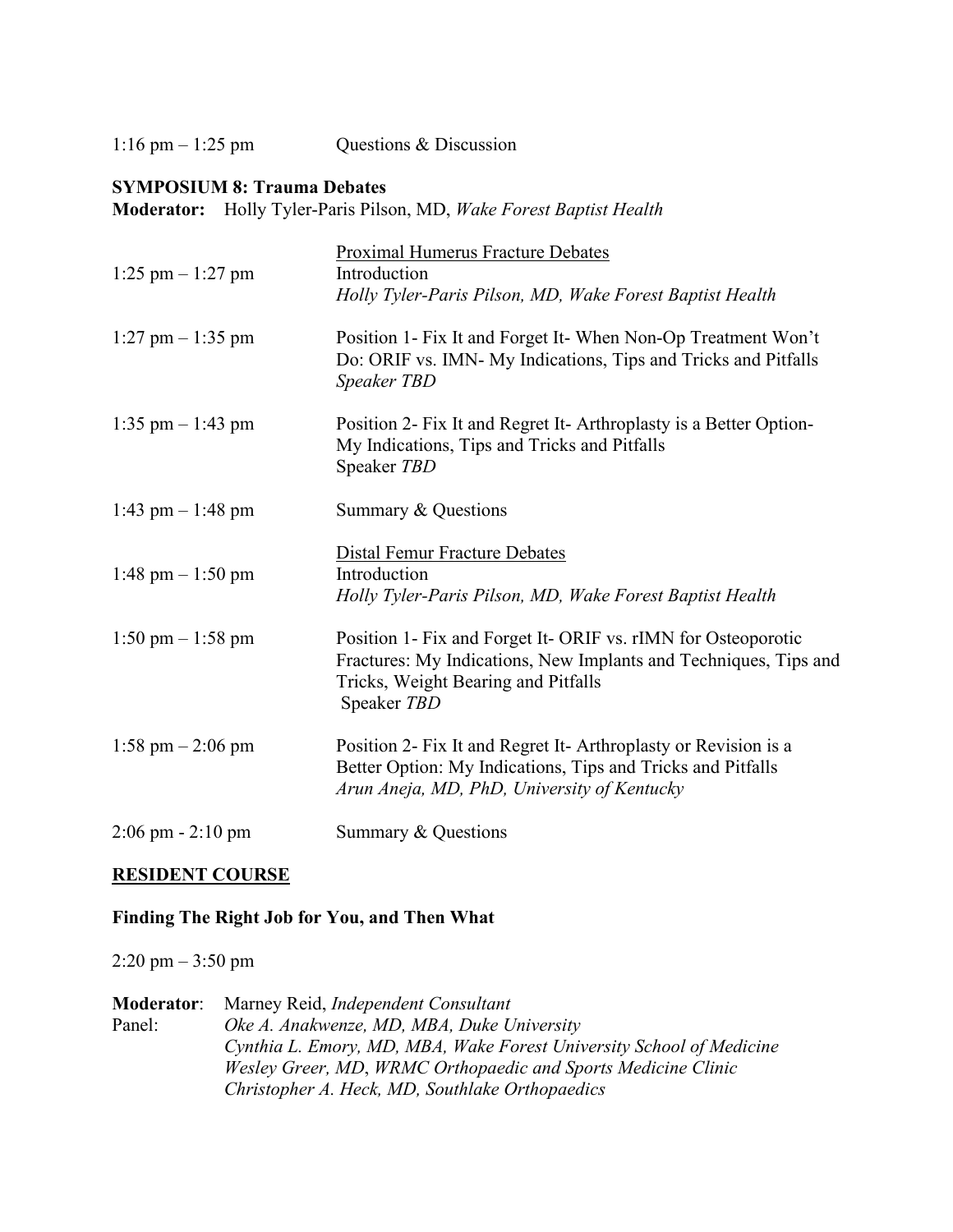## **Discussion Topics:**

- Employment Models The Good, The Bad, The Reality
- When and How to Look for a Job
- Interview Tips
- Assessing Compensation Models
- Contract "Watch Outs"
- The First 6 Months in Practice

| $2:20 \text{ pm} - 3:20 \text{ pm}$ | <b>Scientific E-Poster Session</b> |  |
|-------------------------------------|------------------------------------|--|
|                                     |                                    |  |

# **Saturday, July 23, 2022**

.

| 6:00 am $-$ 7:00 am                                 | <b>Scientific E-Poster Session</b>                                                                                                                                                                                                                                                                                                                                                                  |
|-----------------------------------------------------|-----------------------------------------------------------------------------------------------------------------------------------------------------------------------------------------------------------------------------------------------------------------------------------------------------------------------------------------------------------------------------------------------------|
| 6:45 am $- 7:00$ am                                 | <b>Second Business Meeting</b>                                                                                                                                                                                                                                                                                                                                                                      |
| 7:00 am - 7:05 am                                   | <b>Announcements</b><br>Deryk G. Jones, MD, Program Chair                                                                                                                                                                                                                                                                                                                                           |
| $7:05$ am $-7:35$ am                                | <b>SPECIAL SESSION 3</b><br>Practical Information for the Practicing Orthopedist<br>*CME Credit Not Available                                                                                                                                                                                                                                                                                       |
|                                                     | Updates in $E \& M$ Coding<br>Steve M. Engstrom, MD, Vanderbilt University                                                                                                                                                                                                                                                                                                                          |
|                                                     | Online Reviews: What Every Doctor Needs to Know!<br>Benjamin Holt, MD                                                                                                                                                                                                                                                                                                                               |
| 7:35 am $-8:05$ am                                  | <b>Focused Breakfast Presentation</b><br><i>*CME Credit Not Available</i>                                                                                                                                                                                                                                                                                                                           |
| <b>RAPID FIRE SESSION 5A - Shoulder &amp; Elbow</b> | Moderators: Michael J. O'Brien, MD, Tulane University<br>Brian C. Werner, MD, University of Virginia                                                                                                                                                                                                                                                                                                |
| $8:05$ am $-8:09$ am                                | 452 - Current Practices in the Management of Anterior<br>Glenohumeral Instability: A Tale Across Waters, France vs. the<br><b>United States</b><br>Alexander M. Dawes, BS, Emory University                                                                                                                                                                                                         |
| $0.00 \ldots$<br>0.12                               | $\mathcal{L}A = \bigcap_{x_1, x_2, \ldots, x_n} \mathcal{L}A = \bigcap_{x_1, x_2, \ldots, x_n} \mathcal{L}A = \bigcap_{x_1, x_2, \ldots, x_n} \mathcal{L}A = \bigcap_{x_1, x_2, \ldots, x_n} \mathcal{L}A = \bigcap_{x_1, x_2, \ldots, x_n} \mathcal{L}A = \bigcap_{x_1, x_2, \ldots, x_n} \mathcal{L}A = \bigcap_{x_1, x_2, \ldots, x_n} \mathcal{L}A = \bigcap_{x_1, x_2, \ldots, x_n} \mathcal{$ |

| $8:09$ am $-8:13$ am | 54 - Complications following Shoulder Instability Repair: Bankart |
|----------------------|-------------------------------------------------------------------|
|                      | vs. Latarjet-Bristow                                              |
|                      | Christopher T. Eberlin, BS, Massachusetts General Hospital        |
|                      | <i>*Presented by Nathan J. Cherian</i>                            |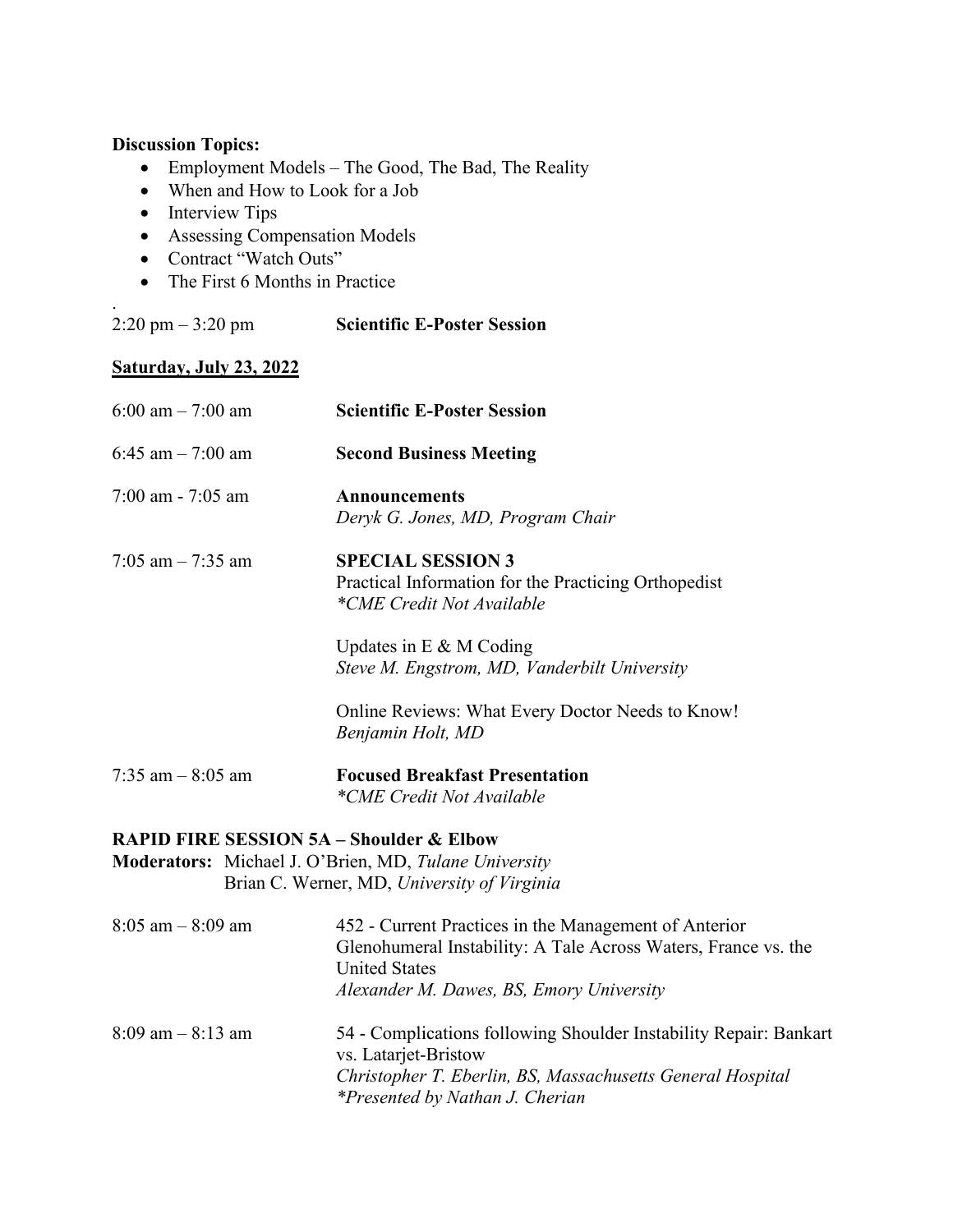| $8:13$ am $-8:17$ am | 185 - Lymphedema and the Effect of Radiation in RCR and TSA<br>Zoe Hinton, MD, Duke University School of Medicine                                                                                                    |
|----------------------|----------------------------------------------------------------------------------------------------------------------------------------------------------------------------------------------------------------------|
| $8:17$ am $-8:20$ am | Discussion                                                                                                                                                                                                           |
| $8:20$ am $-8:24$ am | 218 - Comparison of SLAP Repair and Bicep Tenodesis for SLAP<br>Tears<br>R. Timothy Kreulen, MD, Johns Hopkins University                                                                                            |
| $8:24$ am $-8:28$ am | 166 - Comparison of Clinical Outcomes Using Inlay vs. Onlay<br>Humeral Trays in Reverse Shoulder Arthroplasty for Patients with<br><b>Cuff Tear Arthropathy</b><br>Prashant Meshram, Johns Hopkins Medical Institute |
| $8:28$ am $-8:32$ am | 155 - Incidence and Risk Factors for Re-Revision Reverse Total<br>Shoulder Arthroplasty<br>Daniel S. O'Keefe, BS, University of Florida College of Medicine<br><i>*Presented by Kevin W. Farmer, MD</i>              |
| $8:32$ am $-8:35$ am | Discussion                                                                                                                                                                                                           |

#### **RAPID FIRE SESSION 5B – Sports Medicine**

**Moderators:** Scott D. Mair, MD*, University of Kentucky* Chaitu S. Malempati, DO, *University of Kentucky*

| $8:05$ am $-8:09$ am | 132 - Primary Acetabular Labral Reconstruction in Adolescents, in<br>the Rare Scenario of Irreparable Labral Tears<br>Benjamin G. Domb, MD, American Hip Institute<br>*Presented by David R. Maldonado, MD                                                                                                                                                    |
|----------------------|---------------------------------------------------------------------------------------------------------------------------------------------------------------------------------------------------------------------------------------------------------------------------------------------------------------------------------------------------------------|
| $8:09$ am $-8:13$ am | 135 - Personalized Medicine in Hip Preservation: Use of Machine-<br>Learning Methodology for Creation of a Preoperative Prognostic<br>Model for Patients Undergoing Hip Arthroscopy<br>Philip J. Rosinsky, MD, American Hip Institute<br><i>*Presented by David R. Maldonado, MD</i>                                                                          |
| $8:13$ am $-8:17$ am | 137 - Minimum Two-Year Outcomes of Patients from Non-<br>Metropolitan Areas Undergoing Primary Hip Arthroscopy for<br>Femoroacetabular Impingement Syndrome with a Propensity-<br>Matched Comparison to a Control Group of Patients from<br>Metropolitan Areas<br>Benjamin G. Domb, MD, American Hip Institute<br><i>*Presented by David R. Maldonado, MD</i> |
| $8:17$ am $-8:20$ am | Discussion                                                                                                                                                                                                                                                                                                                                                    |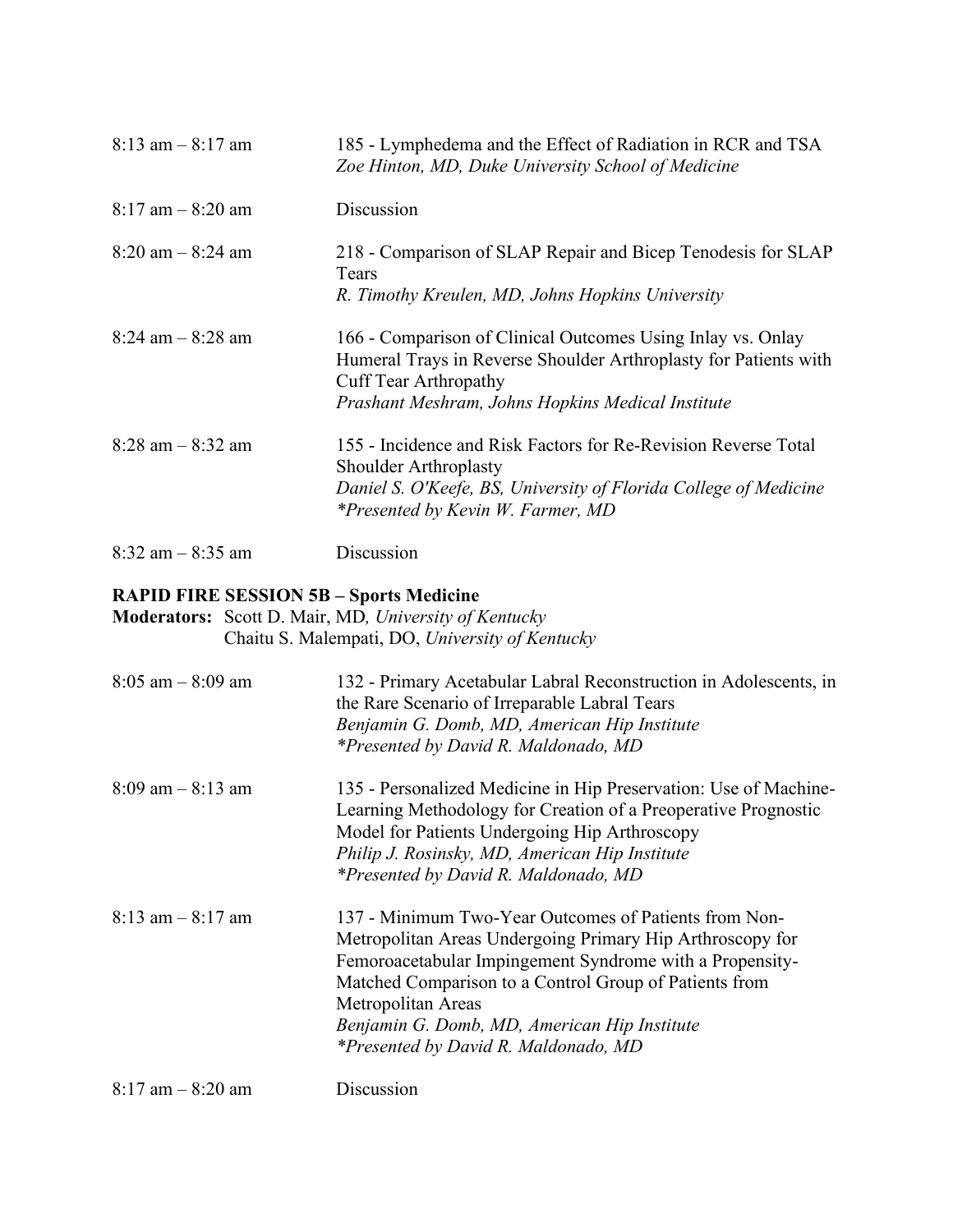| $8:20$ am $-8:24$ am | 88 - Systematic Review of Musculoskeletal Issues in Retired NFL<br>Players<br>Joseph Elphingstone, MD, University of Alabama at Birmingham<br><i>*Presented by Mark McClure, BS</i> |
|----------------------|-------------------------------------------------------------------------------------------------------------------------------------------------------------------------------------|
| $8:24$ am $-8:28$ am | 65 - Biomechanical Properties of Suture Anchor vs. Transosseous<br>Tunnel Technique for Patellar Tendon Repair<br>Casey M. Imbergamo, MD, MedStar Orthopaedic Institute             |
| $8:28$ am $-8:32$ am | 52 - Review of Hamstring Injury Prevention and Risk Factor<br>Management<br>Christopher T. Eberlin, BS, Massachusetts General Hospital<br><i>*Presented by Nathan J. Cherian</i>    |
| $8:32$ am $-8:35$ am | Discussion                                                                                                                                                                          |

#### **RAPID FIRE SESSION 5C – Trauma**

**Moderators:** Steven C. Lochow, MD, *Scott Orthopedic Center* Holly Tyler-Paris Pilson, MD*, Wake Forest Baptist Health*

| $8:05$ am $-8:09$ am | 404 - Outcomes of Distal Radius Fractures Treated with<br>Multiplanar External Fixation<br>Andres D. Maeso, BS, Riverside Regional Medical Center<br>*Presented by Conor F. McCarthy, MD       |
|----------------------|------------------------------------------------------------------------------------------------------------------------------------------------------------------------------------------------|
| $8:09$ am $-8:13$ am | 162 - Alcohol Use Disorder is Associated with Heterotopic<br>Ossification<br>Jesse Seilern und Aspang, MD, Emory University School of<br>Medicine                                              |
| $8:13$ am $-8:17$ am | 158 - Pelvic Angioembolization Preceding Acetabular ORIF: Is it<br>Permissible for Infection?<br>Ryan S. Zamanzadeh, BS, Emory University<br><i>*Presented by Jesse Seilern und Aspang, MD</i> |
| $8:17$ am $-8:20$ am | Discussion                                                                                                                                                                                     |
| $8:20$ am $-8:24$ am | 309 - Operating Room Size does not Affect SSI Rate with IMN<br>William S. Godfrey, MD, Emory University School of Medicine<br>*Presented by Jesse Seilern und Aspang, MD                       |
| $8:24$ am $-8:28$ am | 159 - The Impact of Frailty in Acetabular Surgery<br>Ryan S. Zamanzadeh, BS, Emory University<br><i>*Presented by Jesse Seilern und Aspang, MD</i>                                             |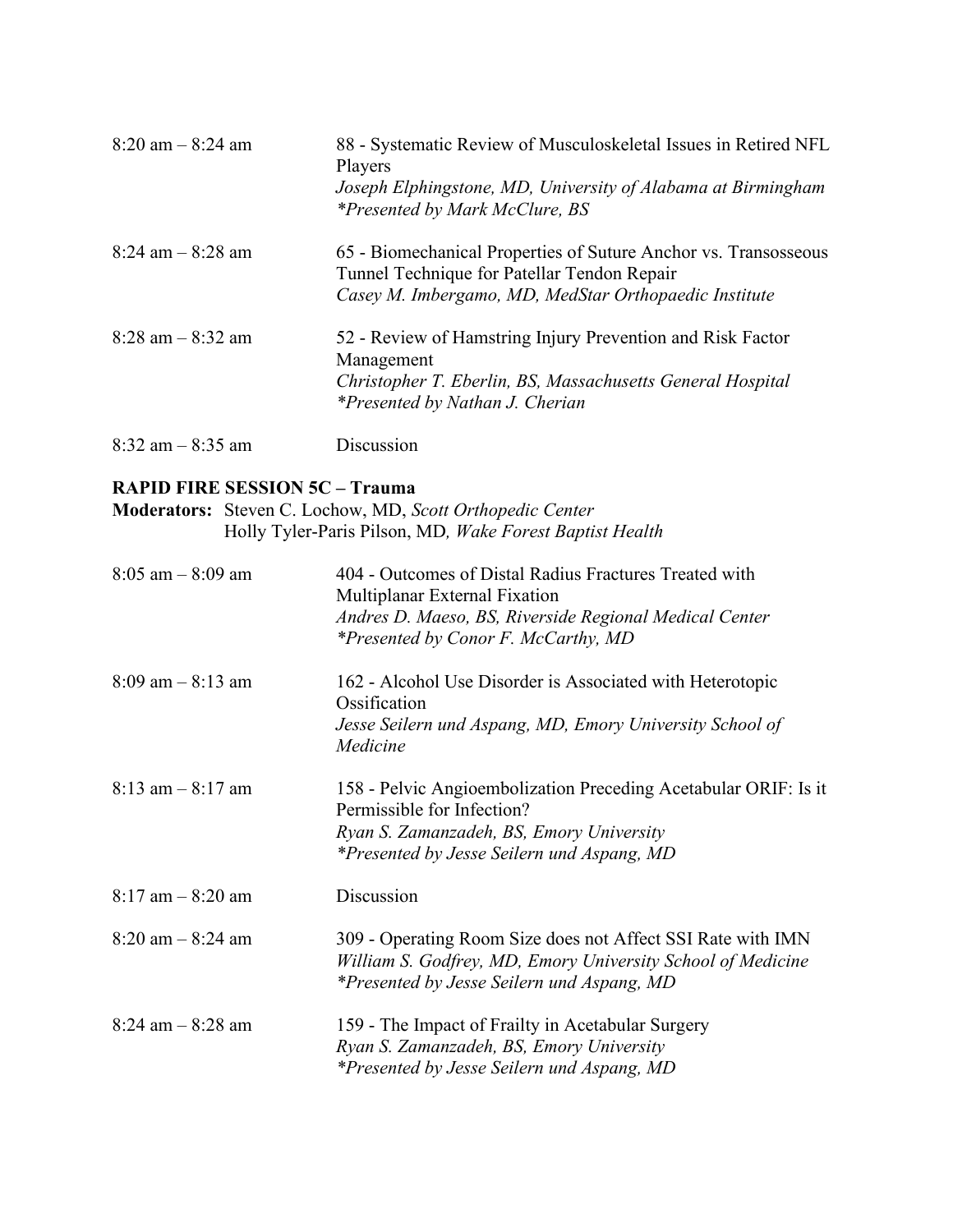| $8:28$ am $-8:32$ am | 420 - Ballistic Tibial Plafond Fractures: Treatment and Outcomes |  |  |
|----------------------|------------------------------------------------------------------|--|--|
|                      | Jeffrey S. Holmes, MD, Emory University School of Medicine       |  |  |
|                      |                                                                  |  |  |

 $8:32 \text{ am} - 8:35 \text{ am}$  Discussion

#### **RAPID FIRE SESSION 5D – Total Knee**

|                      | Moderators: James A. Browne, MD, University of Virginia<br>H. Clayton Thomason III, MD, Carolina Orthopaedic & Sports Medicine                                                                                                                                 |
|----------------------|----------------------------------------------------------------------------------------------------------------------------------------------------------------------------------------------------------------------------------------------------------------|
| $8:05$ am $-8:09$ am | 174 - Degenerative Lumbar Spine Surgery Timing Does Not<br><b>Affect TKA Outcomes</b><br>Alexander J. Volkmar, MD, Vanderbilt University Medical Center                                                                                                        |
| $8:09$ am $-8:13$ am | 79 - Increased Revision Rates among Patients Undergoing<br>Unicompartmental and Bicompartmental Knee Arthroplasties<br>when Compared to Total Knee Arthroplasty<br>Amil R. Agarwal, BA, George Washington University School of<br>Medicine and Health Sciences |
| $8:13$ am $-8:17$ am | 408 - Resident Impact on Complication Rates in Revision Total<br>Knee Arthroplasty<br>Kelly Chandler, BS, University of Alabama at Birmingham<br><i>*Presented by Cole Howie, BS</i>                                                                           |
| $8:17$ am $-8:20$ am | Discussion                                                                                                                                                                                                                                                     |
| $8:20$ am $-8:24$ am | 139 - Different Knee Arthroplasty Procedures for Osteoarthritis<br>from 2010 to 2019<br>Samuel Fuller, BS, George Washington University School of<br>Medicine and Health Sciences                                                                              |
| $8:24$ am $-8:28$ am | 146 - Crohn's Increases In-Hospital Stay Lengths, Complications,<br>and Costs following TKA<br>Bana Hadid, ScB, School of Medicine, State University of New<br>York Downstate Medical Center                                                                   |
| $8:28$ am $-8:32$ am | 266 - Trends in Opioid vs. Non-Opioid Use following Total Knee<br>Arthroplasty (TKA)<br>Ameen Z. Khalil, MS, George Washington University                                                                                                                      |
| $8:32$ am $-8:35$ am | Discussion                                                                                                                                                                                                                                                     |

# **RAPID FIRE SESSION 5E – Total Hip**

**Moderators:** Michael P. Bolognesi, MD*, Duke University* James A. Keeney, MD, *Missouri Orthopaedic Institute*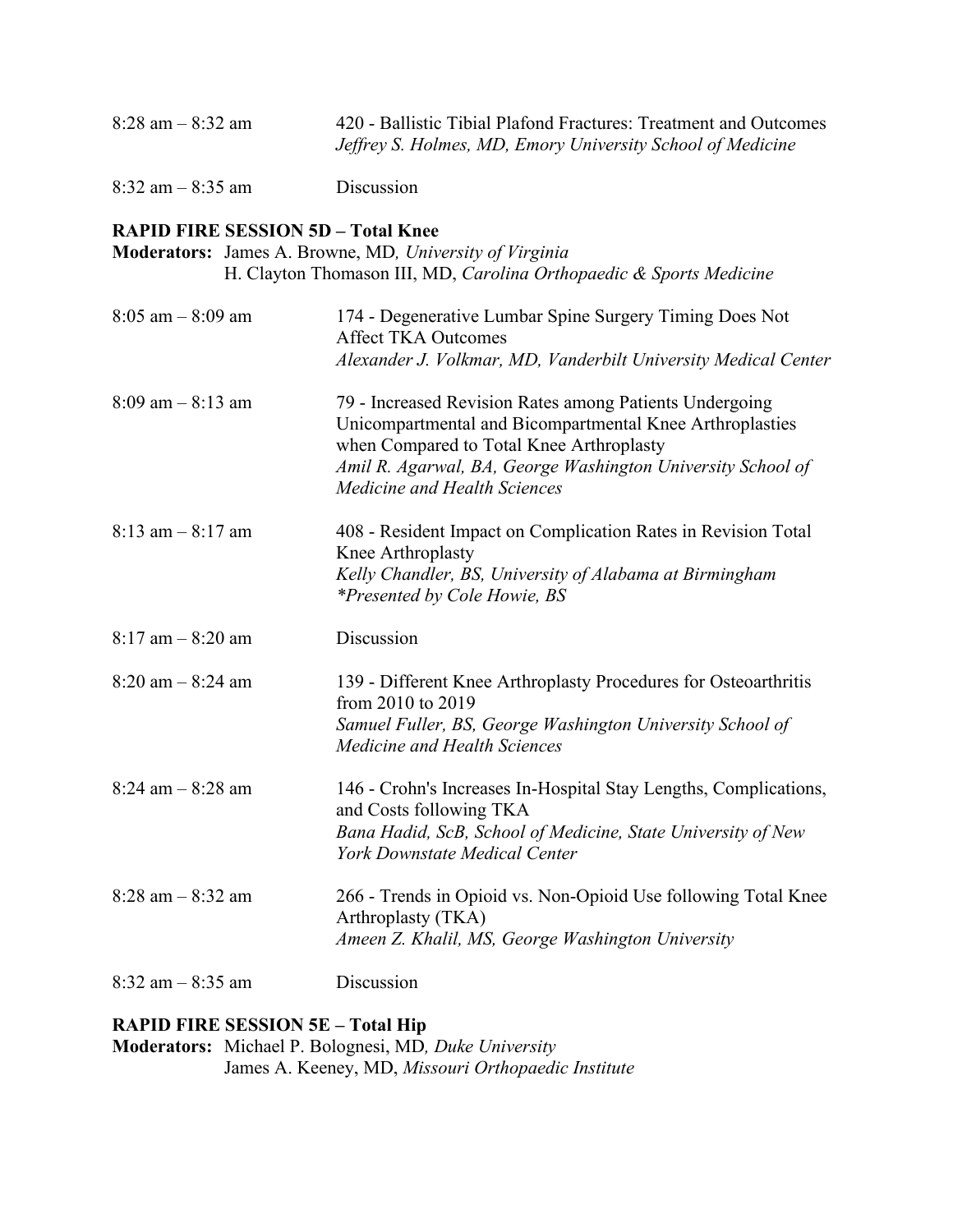| $8:05$ am $-8:09$ am                                                                                                   | 279 - Direct Anterior Approach is Associated with Lower<br>Dislocation Risk after Primary Total Hip Arthroplasty in Patients<br>with Prior Lumbar Spine Fusion<br>Benjamin Wilke, MD, Mayo Clinic                                                                                                 |  |
|------------------------------------------------------------------------------------------------------------------------|---------------------------------------------------------------------------------------------------------------------------------------------------------------------------------------------------------------------------------------------------------------------------------------------------|--|
| $8:09$ am $-8:13$ am                                                                                                   | 244 - Periprosthetic Fractures in Cemented vs. Uncemented Hip<br>Arthroplasty<br>Patrick B. Curtin, MD, University of Massachusetts                                                                                                                                                               |  |
| $8:13$ am $-8:17$ am                                                                                                   | 177 - Location of Initial Closed Reduction Attempt Increases Cost<br>In THA<br>Eric Dilbone, MD, BE, Vanderbilt University Medical Center                                                                                                                                                         |  |
| $8:17$ am $-8:20$ am                                                                                                   | Discussion                                                                                                                                                                                                                                                                                        |  |
| $8:20 \text{ am} - 8:24 \text{ am}$                                                                                    | <b>SOA Resident Travel Grant Award</b><br>254 - A Novel Method for Stratification of Major Complication<br>Risk using Body Mass Index Thresholds for Patients Undergoing<br>Total Hip Arthroplasty: A National Cohort of 224,413 Patients<br>Andrew Harris, MD, Johns Hopkins Orthopaedic Surgery |  |
| $8:24$ am $-8:28$ am                                                                                                   | 274 - A Comparison of Precision in Total Hip Arthroplasty<br>Component Placement Based on Surgical Approach<br>Benjamin Wilke, MD, Mayo Clinic                                                                                                                                                    |  |
| $8:28$ am $-8:32$ am                                                                                                   | 16 - Flat Panel Fluoroscopy Effectiveness in Direct Anterior Total<br><b>Hip Arthroplasty</b><br>Zachary A. Gapinski, MD, Orlando Health                                                                                                                                                          |  |
| $8:32$ am $-8:35$ am                                                                                                   | Discussion                                                                                                                                                                                                                                                                                        |  |
| <b>CONCURRENT SYMPOSIUM 9A: Shoulder Instability</b><br>Michael J. O'Brien, MD, Tulane University<br><b>Moderator:</b> |                                                                                                                                                                                                                                                                                                   |  |

| $8:40$ am $-8:48$ am | History of Arthroscopic Stabilization, Change is Good<br>Felix H. "Buddy" Savoie III, MD, Tulane Orthopaedics |
|----------------------|---------------------------------------------------------------------------------------------------------------|
| $8:48$ am $-8:56$ am | Treatment of the 1st-Time Dislocator<br>Vani J. Sabesan, MD, Cleveland Clinic Florida                         |
| $8:56$ am $-9:04$ am | Anterior Instability in the Contact Athlete<br>W. Stephen Choate, MD, Ochsner Sports Medicine Institute       |
| $9:04$ am $-9:12$ am | <b>Traumatic Posterior Instability</b><br>Kevin W. Farmer, MD, University of Florida                          |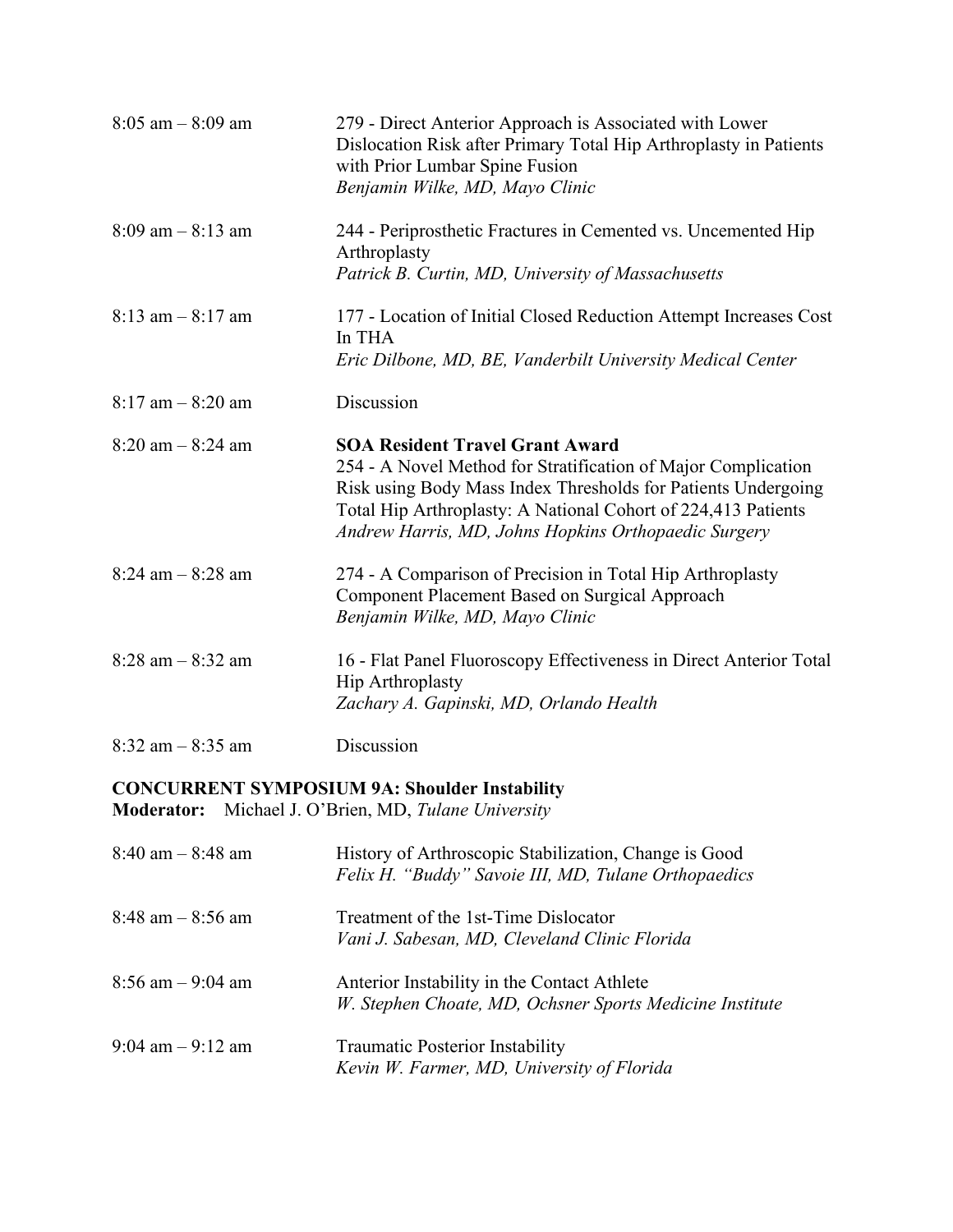| $9:12 \text{ am} - 9:20 \text{ am}$ | Instability After Reverse Shoulder Arthroplasty<br>Howard D. Routman, MD, Palm Beach Shoulder Service                                              |
|-------------------------------------|----------------------------------------------------------------------------------------------------------------------------------------------------|
| $9:20$ am $-9:25$ am                | Discussion                                                                                                                                         |
| <b>Bad, and the Ugly</b>            | <b>CONCURRENT SYMPOSIUM 9B: Soft Tissue Masses: A Visual Guide to the Good, the</b><br><b>Moderator:</b> Ginger E. Holt, MD, Vanderbilt University |
| $8:40$ am $-8:50$ am                | Introduction and Why You Don't Want to Miss an STS<br>Ginger E. Holt, MD, Vanderbilt University                                                    |
| $8:50$ am $-9:00$ am                | Imaging of Soft Tissue Masses<br>Cynthia L. Emory, MD, MBA, Wake Forest University School of<br>Medicine                                           |
| $9:00$ am $-9:10$ am                | Top 10 STS Mimics<br>Alexandra K. Callan, MD, UT Southwestern Medical Center                                                                       |

- 9:10 am  $-$  9:25 am Cases & Discussion
- 9:25 am 9:50 am *Break – Please visit Exhibits*

# **RESIDENT AWARD SESSION**

Moderator: Deryk G. Jones, MD, *Ochsner Sports Medicine Institute* H. Clayton Thomason III, MD, *Carolina Orthopaedic & Sports Medicine*

| $9:50$ am $-9:56$ am    | <b>SOA Presidents' Resident Award</b>                                      |
|-------------------------|----------------------------------------------------------------------------|
|                         | 450 - Virtual Reality Use in Pediatric Patients for Orthopedic             |
|                         | Clinical Procedures: A Randomized Prospective Trial of Efficacy            |
|                         | Bhumit R. Desai, MD, Ochsner Medical Center                                |
| $9:56$ am $-10:02$ am   | Harley & Betty Baxter Resident Award                                       |
|                         | 197 - Interscalene Block with Liposomal Bupivacaine vs.                    |
|                         | Continuous Interscalene Catheter in Primary Total Shoulder<br>Arthroplasty |
|                         | Jay M. Levin, MD, Duke University                                          |
| $10:02$ am $-10:08$ am  | Harley & Betty Baxter Resident Award                                       |
|                         | 130 - Patient-Reported Outcomes Survivorship at Minimum Ten-               |
|                         | Year Follow-Up in Patients with Borderline Dysplasia Following             |
|                         | Primary Hip Arthroscopy                                                    |
|                         | David R. Maldonado, MD, American Hip Institute                             |
| $10:08$ am $- 10:14$ am | <b>SOA/OREF Resident Award</b>                                             |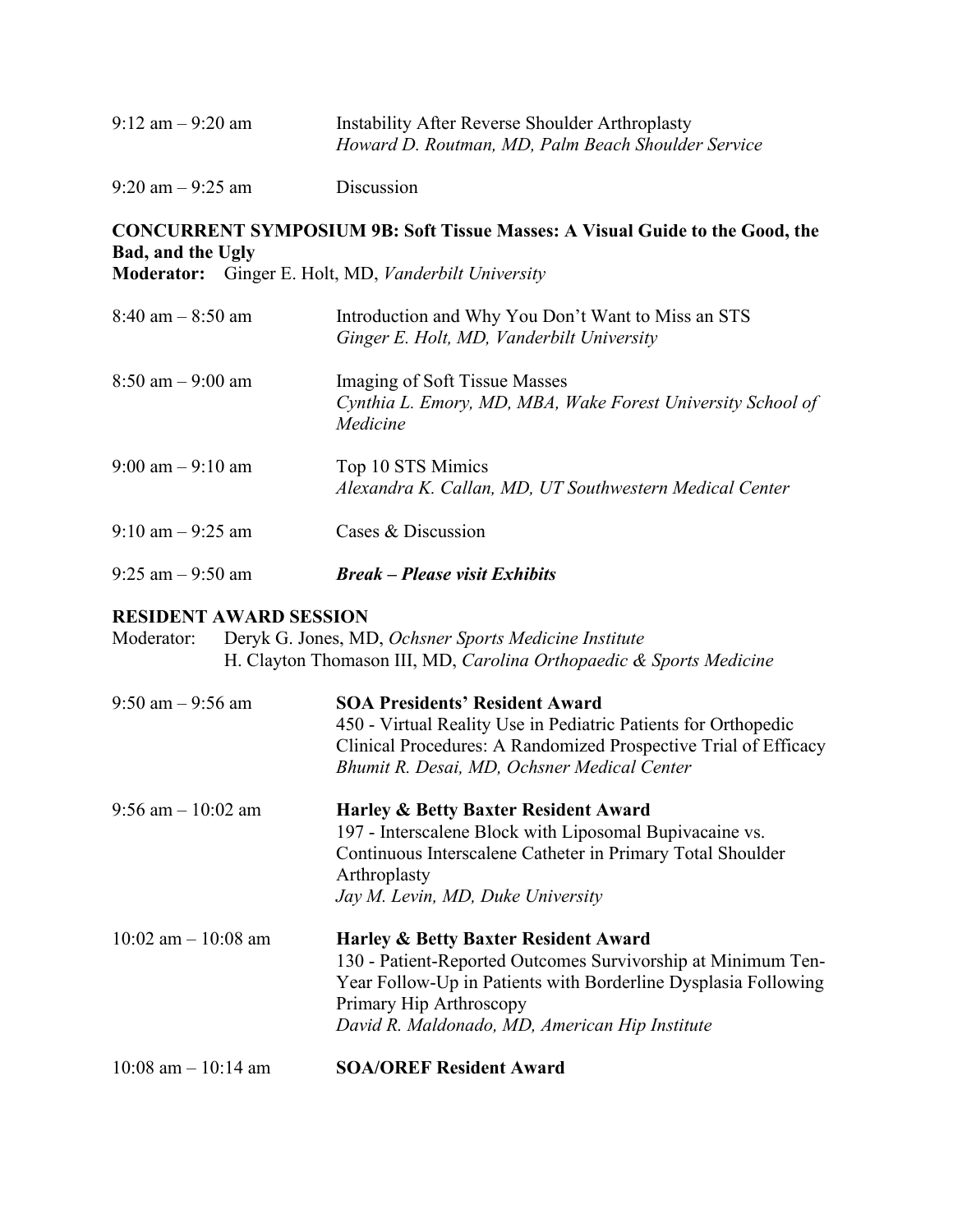|                        | 181 - Outcomes of Close Reduction and Casting of Pediatric Tibia<br>Shaft Fractures: Report from Two Large Trauma Centers<br>Daniel Pereira, MD, Washington University Orthopaedics                                        |
|------------------------|----------------------------------------------------------------------------------------------------------------------------------------------------------------------------------------------------------------------------|
| $10:14$ am $-10:20$ am | <b>SOA/OREF Resident Award</b><br>182 - Effects of Metacarpophalangeal Arthrodesis on Thumb<br>Ligament Reconstruction Tendon Interposition<br>Eric Taris, DO, East Tennessee State University                             |
| 10:20 am $-$ 10:26 am  | <b>SOA/OREF Resident Award</b><br>259 - Liposomal Bupivacaine Provides Better Comfort than<br>Interscalene Catheter following Arthroscopic Shoulder Surgery<br>Kevin C. Wall, MD, MPH, University of Alabama at Birmingham |
| $10:26$ am $-10:35$ am | Discussion                                                                                                                                                                                                                 |

**GENERAL SESSION 5: BOC Report and Presidential Address Moderator:** Deryk G. Jones, MD, *Ochsner Sports Medicine Institute* \**CME Credit Not Available*

| $10:35$ am - $10:45$ am | <b>BOC</b> Report<br>Michael P. Horan, MD, Prisma Health Orthopedics                                 |
|-------------------------|------------------------------------------------------------------------------------------------------|
| 10:45 am - 10:50 am     | <b>Introduction of Presidential Address</b><br>Deryk G. Jones, MD, Ochsner Sports Medicine Institute |
| 10:50 am - 11:20 am     | <b>Presidential Address</b><br>Andrew A. Shinar, MD, Vanderbilt Orthopaedic Institute                |
| $11:20$ am $-11:50$ am  | <b>Focused Lunch Presentation</b><br>*CME Credit Not Available                                       |

# **CONCURRENT SYMPOSIUM 10A: Hand**

**Moderator**: Abhinav Bobby Chhabra, MD, *University of Virginia*

| 11:50 am $-$ 12:00 pm                 | Advances in the Treatment of Hand, Wrist, & Elbow Trauma<br>Peter J. Apel, MD, PhD, Carilion Orthopaedics                       |
|---------------------------------------|---------------------------------------------------------------------------------------------------------------------------------|
| $12:00 \text{ pm} - 12:10 \text{ pm}$ | Advances in the Treatment of Nerve Injuries<br>John Li, MD, PhD, Wake Forest                                                    |
| $12:10 \text{ pm} - 12:20 \text{ pm}$ | Advances in the Treatment of Sports Injuries to the Hand, Wrist &<br>Elbow<br>Abhinav Bobby Chhabra, MD, University of Virginia |
| $12:20 \text{ pm} - 12:30 \text{ pm}$ | Biologics and Their Use in Upper Extremity Injuries, the Future                                                                 |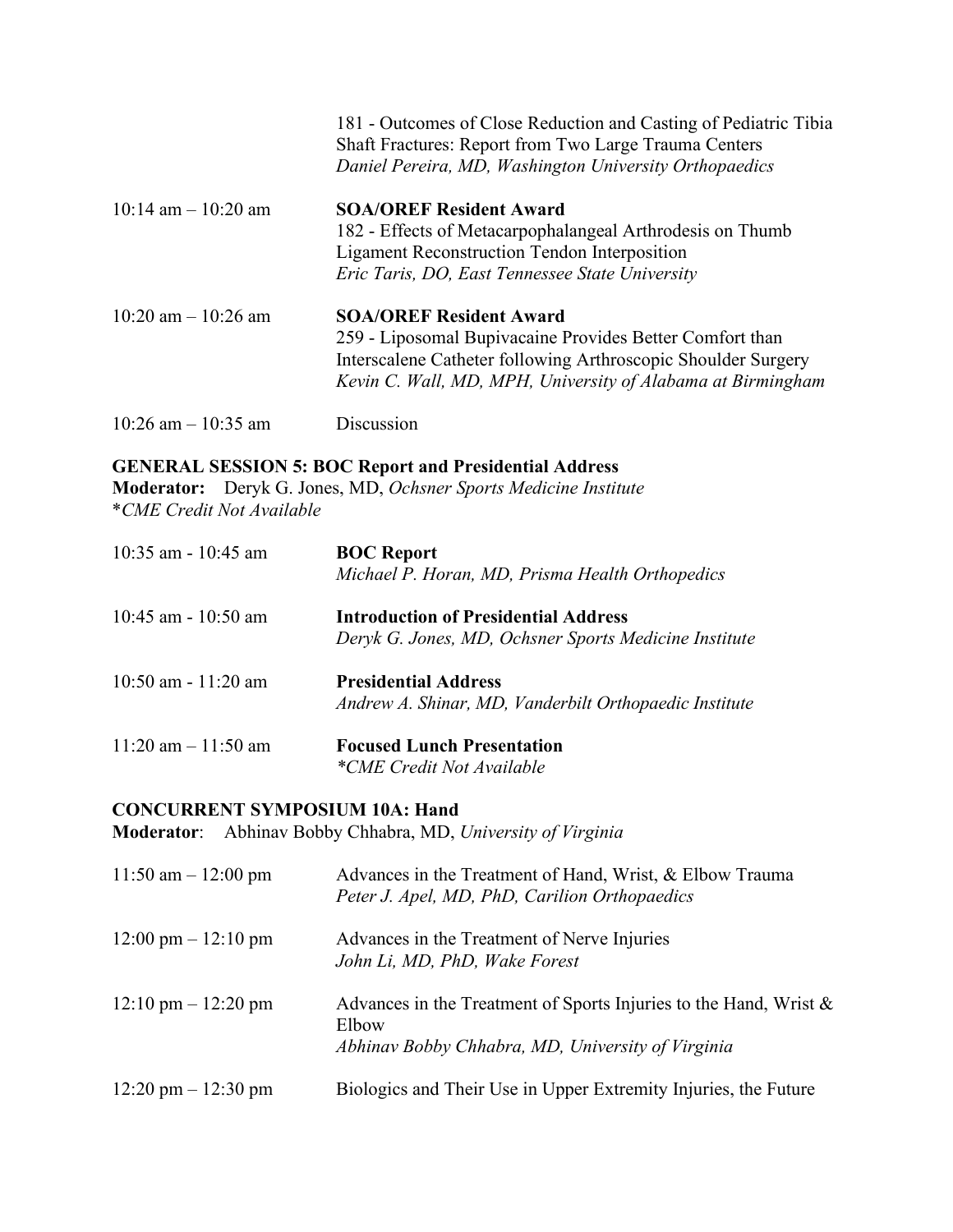*L. Andrew Koman, MD, Wake Forest University*

12:30 pm – 12:35 pm Discussion

## **CONCURRENT SYMPOSIUM 10B: Pediatrics**

**Moderator**: Megan E. Johnson, MD, *Scottish Rite for Children*

| $11:50 \text{ pm} - 11:57 \text{ am}$ | <b>Pediatric Upper Extremity Fractures</b><br>Amy L. McIntosh, MD, Scottish Rite for Children                     |
|---------------------------------------|-------------------------------------------------------------------------------------------------------------------|
| $11:57$ am $-12:04$ pm                | <b>Pediatric Lower Extremity Fractures</b><br>Joshua S. Murphy, MD, Children's Healthcare of Atlanta              |
| $12:04 \text{ pm} - 12:11 \text{ pm}$ | Pediatric Hip Conditions<br>William Z. Morris, MD, Scottish Rite for Children                                     |
| $12:11 \text{ pm} - 12:18 \text{ pm}$ | The Pediatric/Adolescent Athlete<br>Kendall E. Bradley, MD, Duke University                                       |
| $12:18 \text{ pm} - 12:25 \text{ pm}$ | Pediatric Orthopedic Conditions Not to Miss in Clinic<br>Craig R. Louer, MD, Vanderbilt University Medical Center |
| $12:25$ pm $-12:35$ pm                | Discussion                                                                                                        |

#### **RAPID FIRE SESSION 6A – Shoulder & Elbow**

**Moderators:** Eric W. Carson, MD*, Washington University Physicians* Michael J. O'Brien, MD, *Tulane University*

| $12:40 \text{ pm} - 12:44 \text{ pm}$ | 394 - Obesity Negatively Affects Outcomes following<br>Arthroscopic Rotator Cuff Repair at Four-Year Follow-Up<br>Nata Parnes, MD, Carthage Area Hospital<br><i>*Presented by Steven Kurapaty</i> |
|---------------------------------------|---------------------------------------------------------------------------------------------------------------------------------------------------------------------------------------------------|
| $12:44 \text{ pm} - 12:48 \text{ pm}$ | 145 - Metabolic Syndrome: Is Arthroscopic Rotator Cuff Repair<br>Safe in these Patients?                                                                                                          |
|                                       | Theodore Quan, BS, George Washington University                                                                                                                                                   |
| 12:48 pm $-$ 12:52 pm                 | 325 - Surgical Outcomes for Arthroscopic Olecranon Bursectomy<br>in the Treatment of Recalcitrant Olecranon Bursitis<br>Patrick W. Joyner, MD, MS, University of Central Florida                  |
| $12:52 \text{ pm} - 12:55 \text{ pm}$ | Discussion                                                                                                                                                                                        |
| $12:55$ pm $-12:59$ pm                | 210 - Stepwise Increase of International Normalized Ratio<br>Escalates the Risks of Complications following TSA<br>Theodore Quan, BS, George Washington University                                |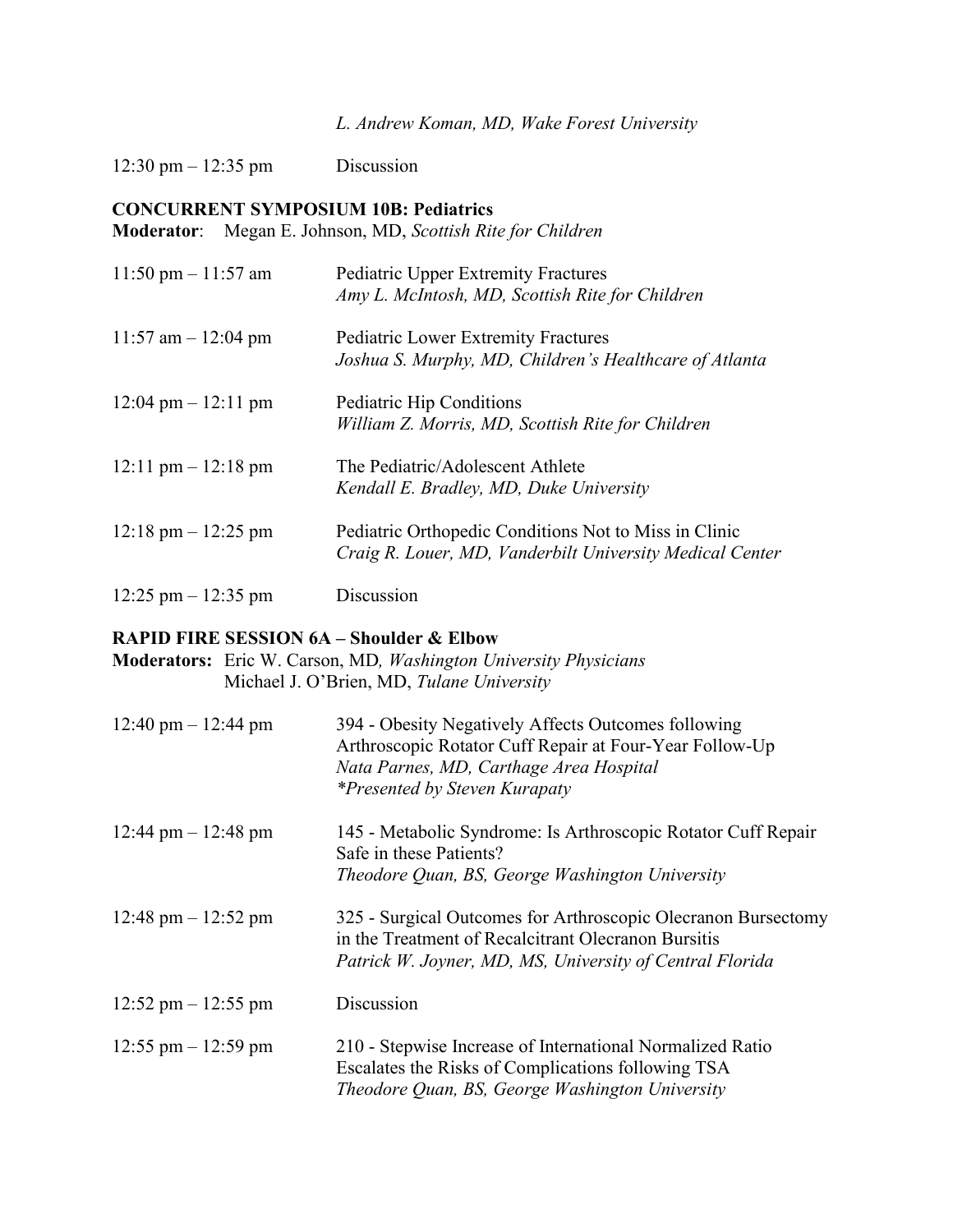| $12:59$ pm $-1:03$ pm | 397 - The Transition to Outpatient Total Shoulder Arthroplasty<br>Nata Parnes, MD, Carthage Area Hospital<br><i>*Presented by Steven Kurapaty</i>                     |
|-----------------------|-----------------------------------------------------------------------------------------------------------------------------------------------------------------------|
| $1:03$ pm $-1:07$ pm  | 203 - Suprascapular Neuropathy: Two Distinct Presentations and<br>Outcomes of Decompression<br>Conor F. McCarthy, MD, Walter Reed National Military Medical<br>Center |

# 1:07 pm – 1:10 pm Discussion

# **RAPID FIRE SESSION 6B – Spine**

**Moderators:** Gregory Grabowski, MD, *Palmetto Health at USC* Christopher A. Heck, MD*, Southlake Orthopaedics*

| $12:40 \text{ pm} - 12:44 \text{ pm}$ | 364 - Late-Week Multi-Level ACDF is Associated with Increased<br>Length of Stay<br>Evan Miller, MD, Wake Forest Baptist Health                                                                     |
|---------------------------------------|----------------------------------------------------------------------------------------------------------------------------------------------------------------------------------------------------|
| 12:44 pm $-$ 12:48 pm                 | 207 - Mortality of Operative Spinal Fractures in COVID-19<br>Positive Patients Using Data from a US National Database<br>Logan A. Reed, BS, University of Alabama at Birmingham                    |
| 12:48 pm $-$ 12:52 pm                 | 127 - Elixhauser Comorbidity Index Score Correlates with<br><b>Complications following Lumbar Fusion</b><br>Geoffrey Cloud, MSc, BA, State University of New York Downstate<br>College of Medicine |
| $12:52 \text{ pm} - 12:55 \text{ pm}$ | Discussion                                                                                                                                                                                         |
| $12:55$ pm $-12:59$ pm                | 409 - Does Upper Instrumented Vertebrae Impact Outcomes of<br>Fusion to Sacrum?<br>Oscar Covarrubias, BS, Johns Hopkins University School of<br>Medicine                                           |
| $12:59$ pm $- 1:03$ pm                | 33 - Enhanced Recovery Pathway for Elective Spine Surgery<br>Logan A. Reed, BS, University of Alabama at Birmingham<br>*Presented by Connor J. Donley, MSc                                         |
| $1:03$ pm $-1:07$ pm                  | 352 - Emergency Department Visits after Outpatient Spine Surgery<br>Daniel Badin, MD, Johns Hopkins University<br>*Presented by Carlos Ortiz-Babilonia, BS                                         |
| $1:07$ pm $-1:10$ pm                  | Discussion                                                                                                                                                                                         |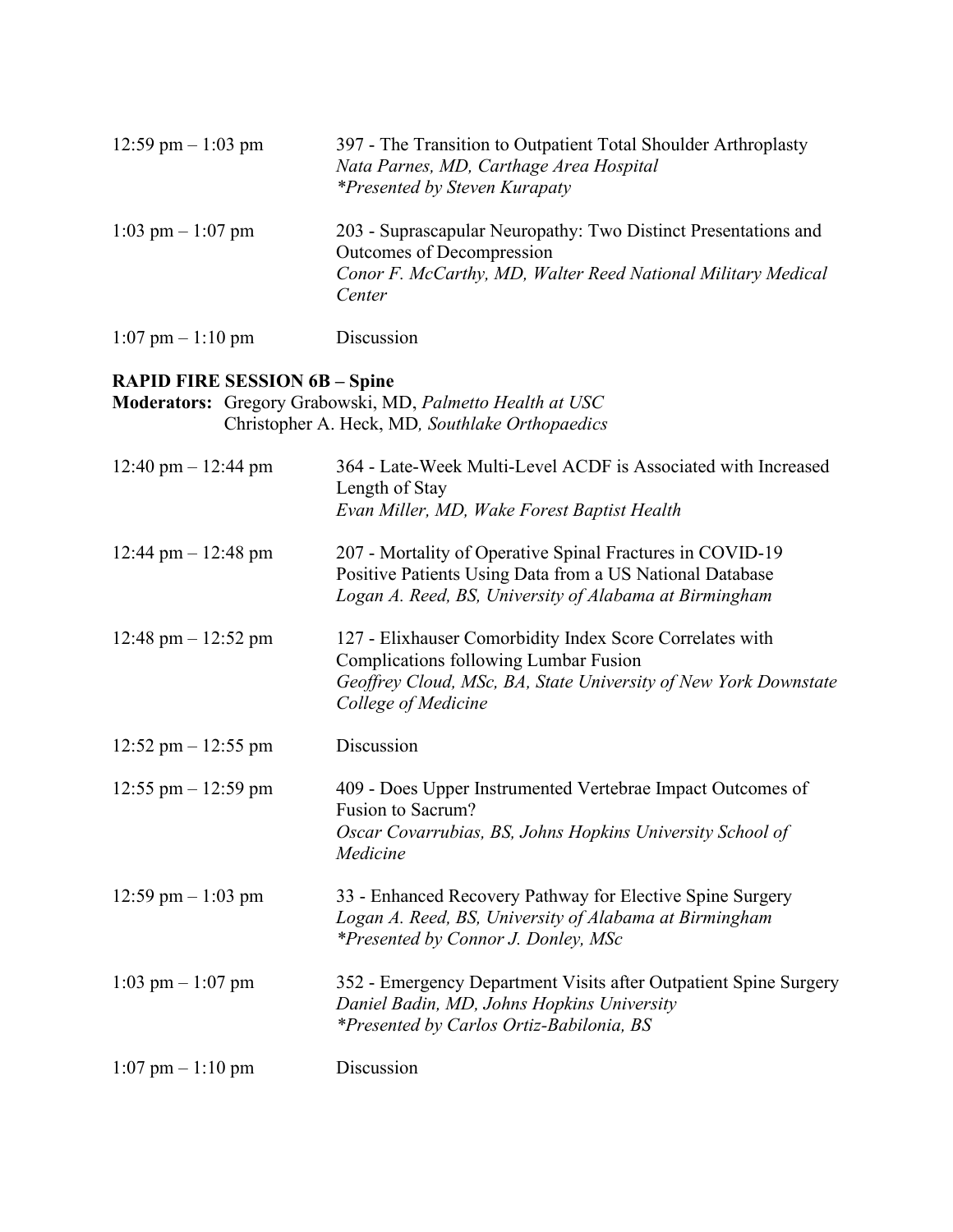#### **RAPID FIRE SESSION 6C – Sports Medicine**

| <b>Moderator:</b>                                                                                        | Craig H. Bennett, MD, University of Maryland Medical Center<br>Brian C. Werner, MD, University of Virginia                                                                                      |
|----------------------------------------------------------------------------------------------------------|-------------------------------------------------------------------------------------------------------------------------------------------------------------------------------------------------|
| $12:40 \text{ pm} - 12:44 \text{ pm}$                                                                    | 436 - Season-Impacting Injuries in the Women's National<br>Basketball Association (WNBA) from 2019 to 2021<br>Gabriel Lama, BS, Cleveland Clinic Florida                                        |
| 12:44 pm $-$ 12:48 pm                                                                                    | 449 - Risk Factors for Anterior Cruciate Ligament Tears in<br>Women's National Basketball Association Players<br>Payton Yerke, BS, Cleveland Clinic Florida                                     |
| 12:48 pm $-$ 12:52 pm                                                                                    | 226 - Results of Meniscal Transplant over a 13-Year Study Period<br>Bhumit R. Desai, MD, Ochsner Medical Center                                                                                 |
| $12:52 \text{ pm} - 12:55 \text{ pm}$                                                                    | Discussion                                                                                                                                                                                      |
| $12:55$ pm $-12:59$ pm                                                                                   | 14 - Treatment of Osteochondritis Dessicans of the Capitellum<br>Using BioCartilage<br>Baylor E Blickenstaff, MD, Marshall University School of<br>Medicine                                     |
| 12:59 pm $-1:03$ pm                                                                                      | 427 – Short-Term Results after Missouri Osteochondral<br>Preservation System for Symptomatic Chondral Lesions<br>Bhumit R. Desai, MD, Ochsner Medical Center                                    |
| 1:03 pm $-$ 1:07 pm                                                                                      | 117 - Depression and Anxiety Predict Worse Baseline Function in<br>Hip Arthroscopy<br>Samir Kaveeshwar, BA, University of Maryland School of<br>Medicine<br>*Presented by R. Frank Henn III, MD |
| $1:07$ pm $-1:10$ pm                                                                                     | Discussion                                                                                                                                                                                      |
| $\mathbf{D}$ a difficult circularized $\mathbf{E}_{\text{ref}}$ ( $\theta$ and $\mathbf{E}_{\text{ref}}$ |                                                                                                                                                                                                 |

#### **RAPID FIRE SESSION 6D – Foot & Ankle**

**Moderator**s: Shawn R. Gilbert, MD, *University of Alabama at Birmingham* James A. Nunley, MD, *Duke University* 

| $12:40 \text{ pm} - 12:44 \text{ pm}$ | 240 - Treatment of 43C Pilon Fractures with Hindfoot Nailing vs.<br>ORIF<br>David A. Patch, MD, ATC, Med, University of Alabama at<br>Birmingham<br><i>*Presented by Rodney Y. Arthur, BS</i> |
|---------------------------------------|-----------------------------------------------------------------------------------------------------------------------------------------------------------------------------------------------|
| 12:44 pm $-$ 12:48 pm                 | 396 - Calcaneus Fractures: Outcomes after Percutaneous Kirshner<br>Wire vs. Screw Fixation                                                                                                    |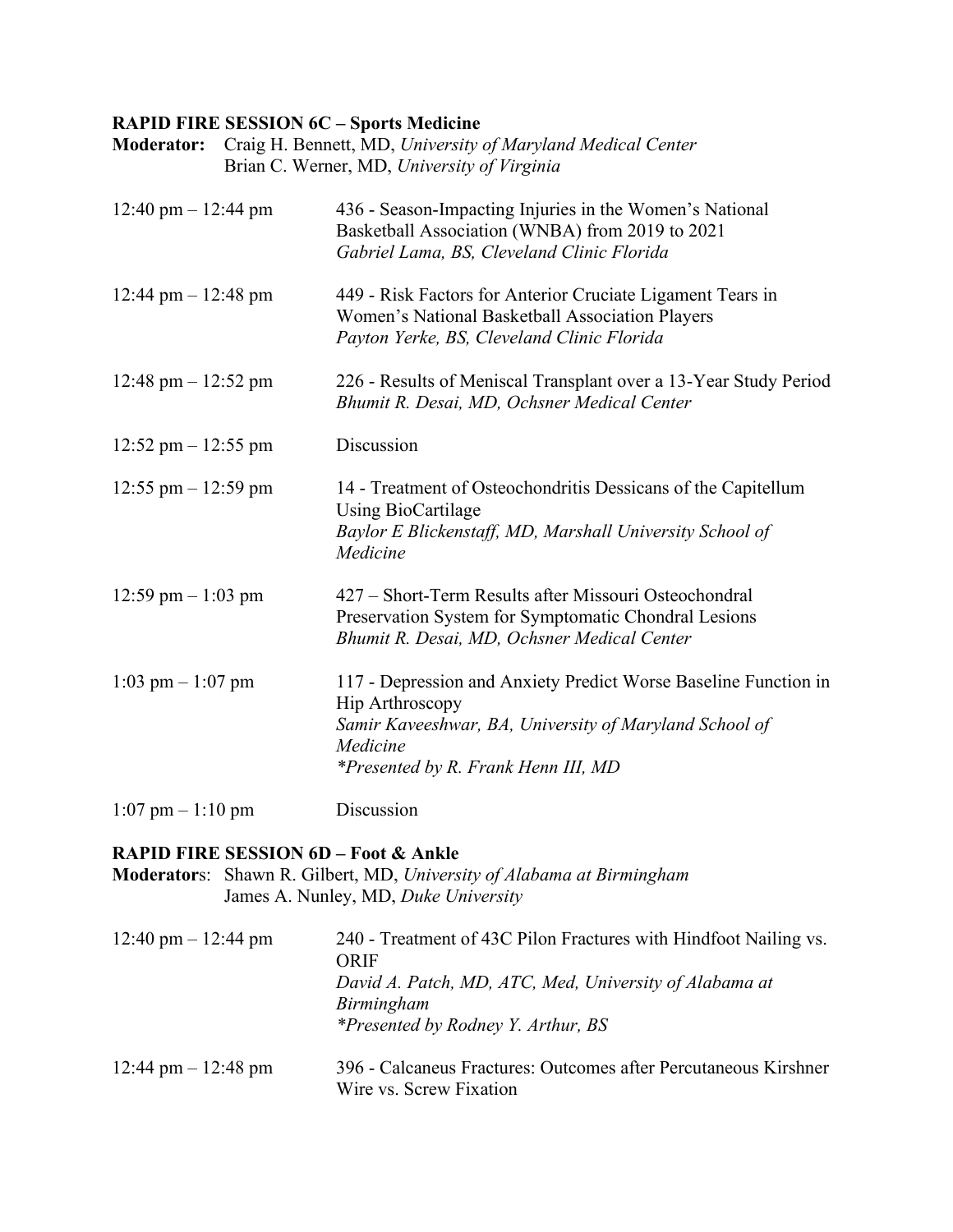|                                       | Mariel M. Rickert, MD, Vanderbilt University Medical Center                                                                                                                                                                                          |
|---------------------------------------|------------------------------------------------------------------------------------------------------------------------------------------------------------------------------------------------------------------------------------------------------|
| 12:48 pm $-$ 12:52 pm                 | 356 - Is Patient Resilience Associated with Improved Outcomes<br>following Brostrom-Gould?<br>Ashish Shah, MD, University of Alabama at Birmingham                                                                                                   |
| $12:52 \text{ pm} - 12:55 \text{ pm}$ | Discussion                                                                                                                                                                                                                                           |
| $12:55$ pm $-12:59$ pm                | Cynthia L. Lichtefeld Resident Travel Grant Award<br>195 - Evaluation of Achilles Tendon Stiffness as Measured by<br>Shear Wave Elastography in Female College Athletes Compared to<br>Non-Athletes<br>Alyssa D. Althoff, MD, University of Virginia |
| 12:59 pm $-1:03$ pm                   | 9 - Patient-Related Risk Factors for Primary MTP Arthroplasty<br><b>Revision to MTP Arthrodesis</b><br>Alyssa D. Althoff, MD, University of Virginia                                                                                                 |
| $1:03$ pm $-1:07$ pm                  | 23 - Orthopaedic Foot and Ankle Surgery Leadership Trends<br>Aman Chopra, Georgetown University School of Medicine                                                                                                                                   |
| $1:07$ pm $-1:10$ pm                  | Discussion                                                                                                                                                                                                                                           |

## **RAPID FIRE SESSION 6E – Total Joint**

**Moderators:** James A. Keeney, MD, *Missouri Orthopaedic Institute* Umasuthan Srikumaran, MD, *Johns Hopkins University*

| 12:40 pm $-$ 12:44 pm                 | 251 - Telemedicine Utilization Trends in a Multi-Site Academic<br>Orthopaedic Surgery Department throughout the COVID-19<br>Pandemic<br>Andrew Harris, MD, Johns Hopkins Orthopaedic Surgery                                          |
|---------------------------------------|---------------------------------------------------------------------------------------------------------------------------------------------------------------------------------------------------------------------------------------|
| 12:44 pm $- 12:48$ pm                 | 80 - Limited Impact of Orthopaedic Surgeons on National<br>Institutes of Health Grant Funding for Total Joint Arthroplasty<br>Research<br>Jason Silvestre, MD, Howard University Hospital<br><i>*Presented by Roxana Martinez, MD</i> |
| 12:48 pm $-$ 12:52 pm                 | 317 - Enterobacter: An Early-Onset Pathogen of Prosthetic Hip<br>and Knee Infections<br>Isabel P. Prado, BS, MS, Duke University School of Medicine                                                                                   |
| $12:52 \text{ pm} - 12:55 \text{ pm}$ | Discussion                                                                                                                                                                                                                            |
| $12:55$ pm $-12:59$ pm                | 280 - Pseudomonas Prosthetic Joint Infections: Poor Outcomes for<br><b>Most Patients</b>                                                                                                                                              |